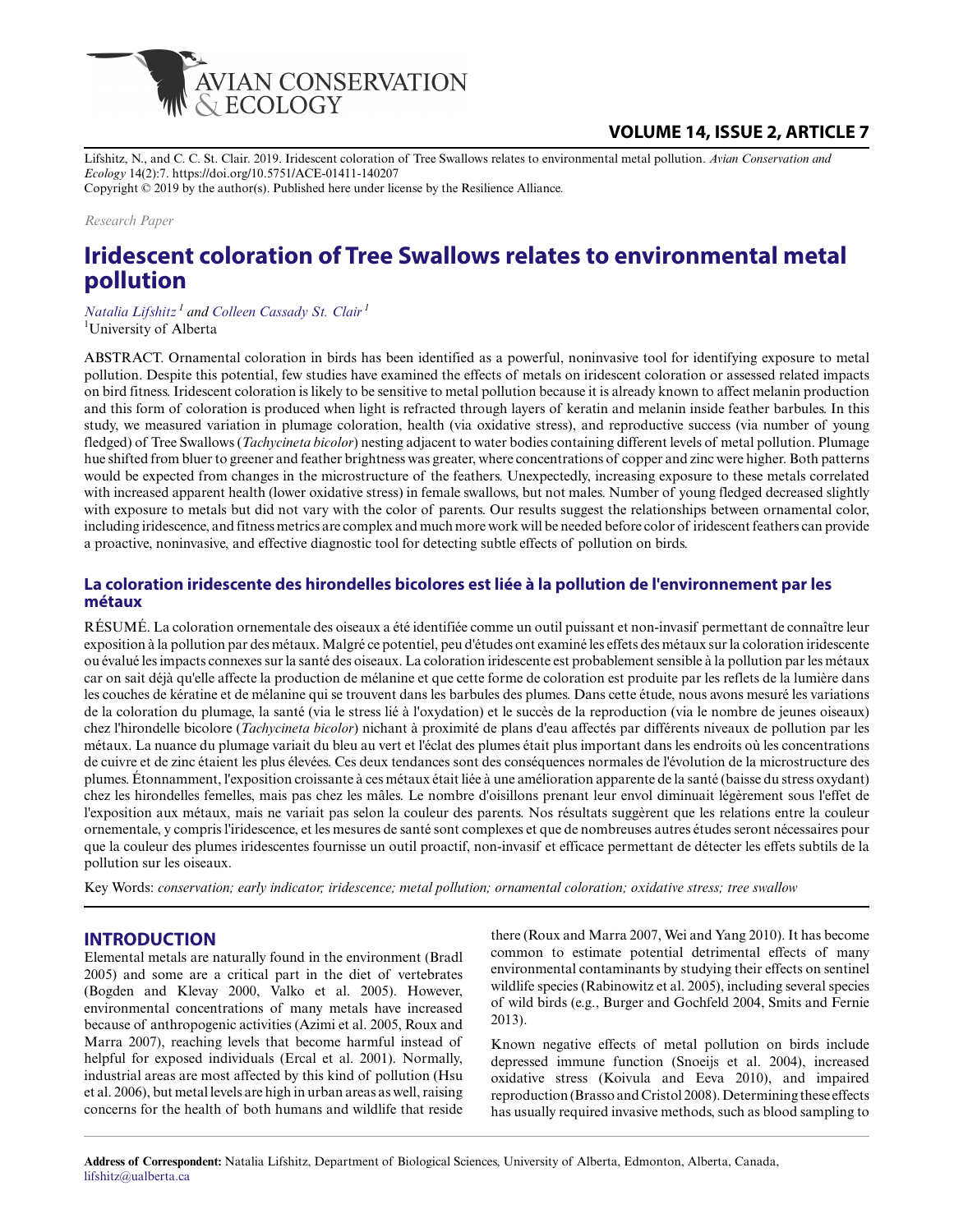measure health metrics (e.g., Koivula et al. 2011), injection of immune-stimulating agents to assess individual responsiveness (e. g., Cruz-Martínez et al. 2015), and sacrifice of eggs and/or individuals to sample tissues for presence of metals (e.g., Hoffman and Heinz 1998, Snoeijs et al. 2004). Such invasive techniques are often not justifiable on ethical grounds unless pollution levels are already believed to be significant, which may not occur until environmental degradation is difficult to reverse and population declines have already begun (Vasseur and Cossu-Leguille 2006). A familiar example of this sequence is provided by the historic egg-shell thinning of raptorial birds, which was suspected (Carson 1962) decades before it was confirmed and corrected (Freedman 1989).

Ornamental coloration of birds provides a reliable and noninvasive alternative to these invasive approaches, because it reveals physical condition, in turn indicating early effects of environmental pollution (reviewed in Lifshitz and St. Clair 2016). Because production and maintenance of colored ornaments is costly and directly linked to individual condition, these traits are extremely sensitive to environmental quality relative to traits maintained by natural selection (Møller and Pomiankowski 1993, Hill 1995), and reveal the sum of all environmental pressures. This link means that a localized reduction in ornament coloration could signal the first subtle decline in environmental quality, occurring when there is still time to identify and reverse the source of degradation (Hill 1995). Several studies have already explored the link between bird coloration and metal pollution by focusing on carotenoid- and melanin-based coloration (e.g., Eeva et al. 1998, Dauwe and Eens 2008, Geens et al. 2009, Giraudeau et al. 2015), but the effects of metals on structural coloration, especially iridescence, remain largely unexplored (McCarty and Secord 2000, White and Cristol 2014, Chatelain et al. 2017).

One possible reason for the relative lack of attention linking metal pollution to iridescent coloration is the complexity of the underlying physical and chemical mechanisms leading to its production. Iridescent coloration is produced by the refraction of light through specifically arranged nanostructure of the feather, which consists of layers of keratin and melanin (Prum 2006). Each of these layers is responsible for different characteristics of the color produced; hue (or color) is determined by the thickness of the keratin cortex of barbules, such that birds with thicker barbule cortexes have plumage that reflects light maximally at longer wavelengths (Doucet et al. 2006). Color saturation and UV reflectance are determined by the concentration and type of melanin granules deposited under the keratin cortex, such that birds with greater densities of melanin in their barbules have plumage that looks more saturated and reflects proportionally more in UV wavelengths (Doucet et al. 2006, Maia et al. 2009). Environmental metals could potentially affect the production of iridescent colors through several, nonexclusive mechanisms. First, some metals can directly influence the biochemical pathway of melanin production, either by promoting it (Prota 1993, Jawor and Breitwisch 2003) or preventing it (Lerner 1952), and can also alter production of the keratin-based structure of the feather (Crewther et al. 1965). Second, metals have endocrine-disruptive properties (Iavicoli et al. 2009), which could cause changes to the production of sexual hormones, also known to regulate melanin production (Bókony et al. 2008). Additionally, metals could alter feathers indirectly by degrading the condition of individuals, which could, in turn, increase the production of corticosterone, a stress hormone known to prevent melanogenesis (Slominski et al. 2004, Roulin et al. 2008), although recent research found no effects of corticosterone levels on the feather color of female Tree Swallows (*Tachycineta bicolor*; Sarpong et al. 2019). Lowered condition caused by exposure to metals can also deplete the resources individuals allocate to production of the keratin-based feather structure (DesRochers et al. 2009), or even by reducing the time birds spend preening and caring for their feathers (Chatelain et al. 2016).

Here, we explored the effects of metal pollution at four sites surrounded by a different degree of urbanization on iridescent plumage coloration of Tree Swallows. Tree Swallows are assumed to reveal nearby water pollution because they regularly forage within a few hundred meters of their nest sites (Mengelkoch et al. 2004) on emergent insects from which many pollutants, including metals, bioaccumulate (Bishop et al. 1995, McCarty 2001, Custer 2011). They readily nest in boxes that can be installed adjacent to sites of interest, exhibit high site fidelity (Winkler et al. 2004), have low rates of breeding dispersal, i.e., movements between successive breeding sites (Shutler and Clark 2003), and produce altricial young that they feed for at least 20 days. These features make Tree Swallows particularly effective as bioindicators of pollution (McCarty 2001, Custer 2011, Smits and Fernie 2013), but past studies have emphasized metrics from swallow blood (e.g., Gentes et al. 2007*a*), eggs (e.g., Custer et al. 2005), or tissue (e.g., Custer et al. 2006). Almost nothing is known about the effects of pollutants on coloration of Tree Swallows, but pollution from polychlorinated biphenyls (PCBs) caused earlier acquisition of adult plumage in females (McCarty and Secord 2000), suggesting a disruption in the endocrine system that affected color production.

We expected iridescent blue plumage of Tree Swallows to be particularly revealing of environmental stressors during breeding for three reasons. First, structural colors may be costly to produce; iridescent plumage of Cowbirds (*Molothrus ater*) was affected by nutritional stress during feather production (McGraw et al. 2002). Similarly, Anna's Hummingbirds (*Calypte anna*) receiving a highprotein diet showed higher chroma and hue of iridescent crown feathers, although iridescent gorget feathers were unaffected (Meadows et al. 2012). Second, the blue coloration of Tree Swallows is an ornamental trait under mutual sexual selection in males and females, which increases the likelihood of being an honest indicator of condition (sensu Hamilton and Zuk 1982). Both sexes appear to prefer brighter partners (Bitton et al. 2008) and bluer plumage correlates with higher reproductive success of females (Bitton et al. 2007, 2008, Bentz and Siefferman 2013). Third, environmental effects on coloration of Tree Swallows likely occur via conditions on natal and breeding territories. Tree Swallows begin molting new feathers on their breeding range following each breeding season (Stutchbury and Rohwer 1990). Adding this to the fact that they show high rates of nest-site fidelity (Shutler and Clark 2003), adult plumage in a given year has been assumed to reveal and relate to pollution levels of the same breeding sites in the previous year (McCarty and Secord 2000). Additionally, breeding season stressors can have carry-over effects that extend through migration (Catry et al. 2013, Legagneux et al. 2013, Schultner et al. 2014) potentially to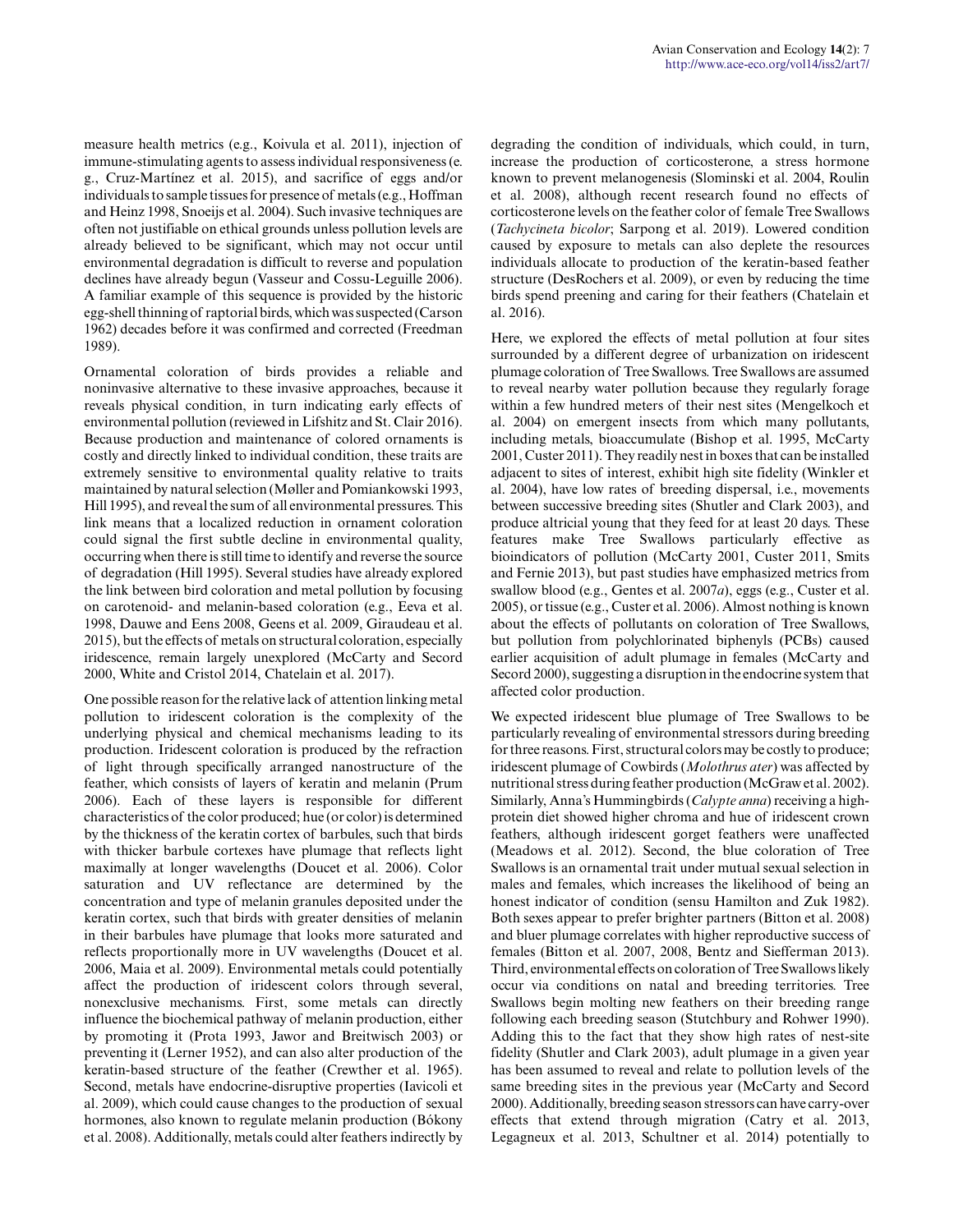completion of molt, although stressors, including pollution, may also occur during migration to affect feather color.

The objective of this study was to determine if higher concentrations of environmental metals correlated with variation in coloration of Tree Swallow feathers, thereby demonstrating the potential for this ornamental trait of Tree Swallows, already a recognized bioindicator species (Custer 2011), to be a noninvasive indicator of metal pollution. To verify the expected negative effects of pollution on bird health that could be reflected in coloration, we had two subsidiary objectives to determine whether increased metal concentrations reduced the health of breeding adults, as measured via oxidative stress, and reduced reproductive success, as measured by the number of young fledged. Oxidative stress refers to the ratio in blood between oxidized and reduced glutathione (GSSG:GSH), the latter serving as the main intracellular antioxidant, such that higher ratio values signal poorer health (Isaksson et al. 2005). In addition to assessing the presumed causal effects of metal pollution on each of these three types of variables, we also explored the relationship between color of parents and number of young fledged, as a proxy of reproductive success.

## **METHODS**

#### **Study area**

The study was conducted in the summer of 2016. Based on existing information about heavy metal concentrations in water (City of St. Albert 2012; A. Liu, *personal communication*) and on surrounding habitat and land use type, we chose four sites along apparent gradients of built density and distance to downtown Edmonton, Alberta. Two urban sites occurred in constructed wetlands designed to collect and clean storm water in the city of Edmonton; Roper Pond (53.4979°N, 113.4375°W; 6.3 km to downtown Edmonton) and Fulton Marsh (53.4813°N, 113.3594° W; 11.5 km to downtown Edmonton). One suburban site was a natural wetland, Big Lake, in Lois Hole Centennial Provincial Park on the outskirts of the city of St. Albert (53.6136°N, 113.6582°W; 13.3 km from downtown Edmonton). The fourth site was located at the Beaverhill Lake, a provincially-protected area (53.3824°N, 112.5277°W; 67 km from downtown Edmonton) that is the site of a long-term monitoring program for Tree Swallows (Beaverhill Bird Observatory; [http://beaverhillbirds.](http://beaverhillbirds.com/) [com/\)](http://beaverhillbirds.com/). Each site contained 22–50 boxes that were built following the Golondrinas design from Cornell University ([http://](http://golondrinas.cornell.edu) [golondrinas.cornell.edu\)](http://golondrinas.cornell.edu), erected on wooden poles, and protected from ground predators using metal sheeting. Boxes were positioned in transects around the ponds in Roper Pond and Fulton Marsh and in a grid in Big Lake and Beaverhill Lake (which was erected years previously by the staff of the Beaverhill Bird Observatory). Boxes were always positioned approximately 15–20 m apart. Boxes at Beaverhill Lake were installed prior to 2001 and some boxes at Roper Pond and Fulton Marsh were established between 2006 and 2016. We added 15 boxes at Roper Pond in 2015, 20 boxes at Fulton Marsh in 2016, and all the boxes at Big Lake in early spring 2016, augmenting an existing grid in the nearby area (installation time unknown) that was recently removed, and based on prior observations of nesting swallows in the area. As a coarse measure of water contaminants, we collected four water subsamples from each site at the end of the 2016 breeding season and pooled them by site (~60 ml total per site) that we sent for analyses of metals by a commercial lab (ALS Environmental Laboratory in Edmonton, AB). Water samples were collected on 9 July at Roper Pond and Fulton Marsh, 12 July at Big Lake, and 16 July at Beaverhill Lake.

### **Bird monitoring and measurements**

Starting in May and until the breeding season ended in mid-July, we monitored clutches every third day and determined clutch initiation date by the presence of a fresh egg. Tree Swallows lay one egg per day (Winkler et al. 2011) early in the morning so we performed nest checks after 10 AM, which made it possible to assign a clutch of one to that day, a clutch of two to the previous day, and a clutch of three to the day before that. The initiation date of the first clutch in the entire study area was denoted as Study Day one in analyses (16 May). We recorded maximum clutch size and number of fledglings that left the nest. At day 12 ± 1 day posthatch we captured breeding pairs using nest-box traps (G. Holroyd, *personal communication*). Both adults were banded with metal government-issued bands, weighed with a digital balance  $(\pm 0.1 \text{ g})$ , and measured with a metallic wing ruler (headbill, wing, and tail length;  $\pm$  0.1 mm). We collected a sample of five mantle feathers and stored them in opaque paper envelopes for subsequent color analyses. We drew a blood sample of  $150 \mu$ l via venipuncture of the cutaneous ulnar vein. Blood was immediately placed in liquid nitrogen until permanent storage at -80 °C. Using the delayed plumage maturation of females characteristic of Tree Swallows (Hussell 1983), we classified adult females as second-year (SY) or after second-year (ASY). We did not assign males to age classes because they cannot be aged by plumage and only Beaverhill Lake had enough birds that were banded previously.

On a single day, when the oldest nestling was estimated to be 12 days old, we banded and weighed  $(\pm 0.1 \text{ g})$  all the chicks in the nest. We did not handle chicks at older ages because disturbing them can cause premature fledging. When handling nestlings for banding, we collected fecal sacs from defecating chicks into glass containers and pooled these by brood owing to the small mass of each individual fecal sac. We stored these samples in ice in the field and sent them to a commercial lab (ALS Environmental Laboratory in Edmonton, AB) for a finer scale, brood-specific measure of metal concentrations. We collected data from a total of 34 nest boxes, 63 adults, and 196 chicks. Number of adults does not correspond to number of boxes because in some occasions, we could not trap both adults of a box.

#### **Plumage coloration**

To measure plumage coloration quantitatively, we taped feathers onto matte black cardboard and arranged them in an overlapping fashion to approximate their usual configuration on a bird's body. We measured reflectance of these feathers using an S2000 spectrophotometer and deuterium tungsten-halogen light source (Ocean Optics, Dunedin, FL, USA). All measurements were taken with unpolarized light. We took readings using a bifurcated fibre-optic cable mounted in a metal-encased probe that transmitted incident light to the measurement area and reflected light to the spectrometer. The probe was mounted in a metal base that excluded ambient light and maintained the probe at a fixed angle perpendicular to the feather surface. Using OOIBase32 software (Ocean Optics), we took five readings from each feather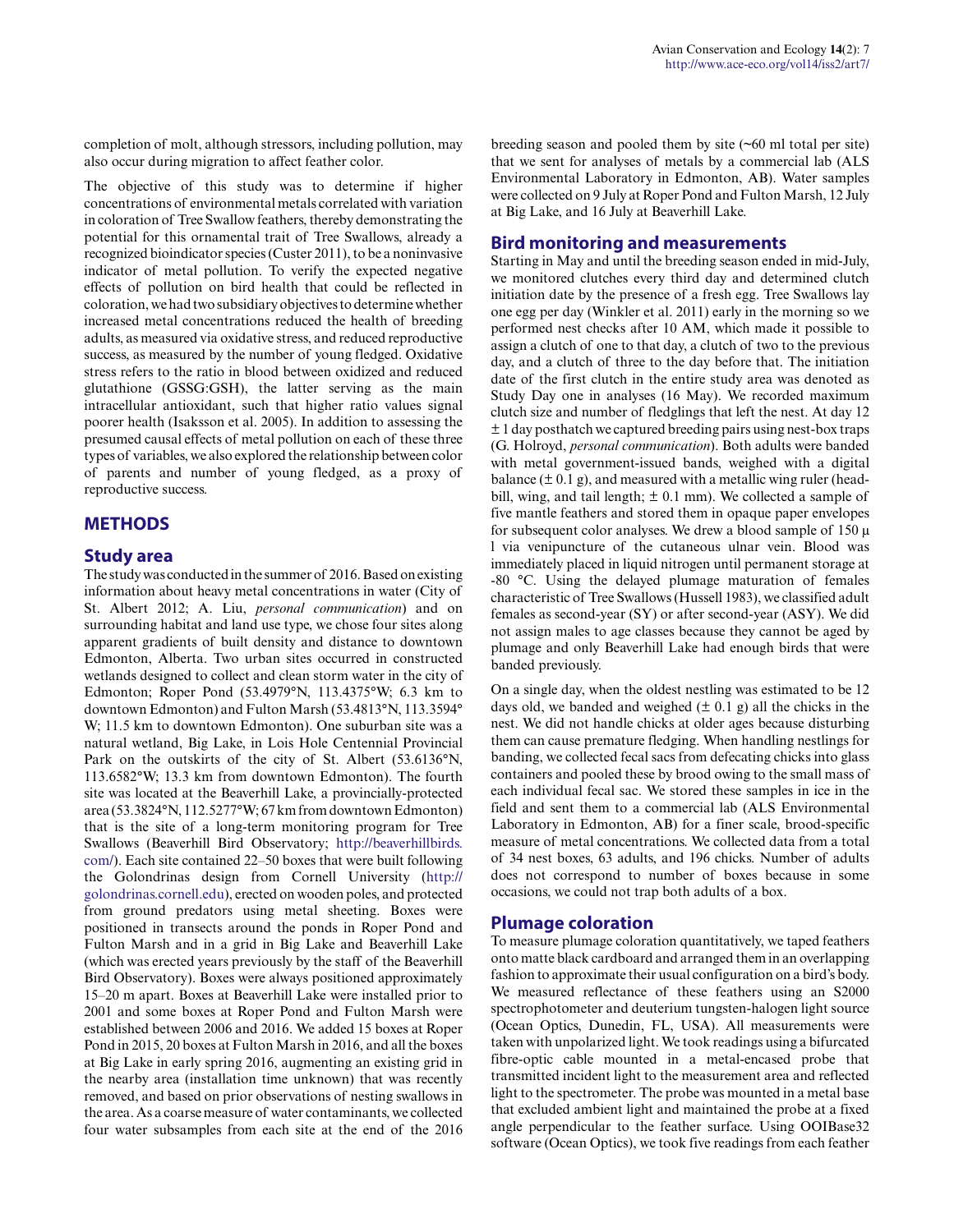sample, with each reading comprising an average of 20 spectra measured sequentially. All measurements were expressed as percent reflectance relative to a Spectralon white standard (WS-1; Ocean Optics). We used the function peakshape in the R package pavo (Maia et al. 2013) to summarize our reflectance data by calculating three independent color variables that approximate three dimensions of color: hue (peak wavelength or wavelength of maximum reflectance), saturation (full width at half maximum; wavelength bandwidth of the interval of wavelengths at which the reflectance is half that at the peak), and brightness (intensity; maximum relative reflectance or reflectance at wavelength of maximum reflectance; Montgomerie 2006). We described the spectral profile of iridescent plumage at only one angle (90 degrees to the reading surface), but the general height of the curve for this plumage region would be expected to vary with the angle at which the feather is analyzed. Although we did not measure repeatability of our color metrics, our procedure was similar to that used in other studies (e.g., Whittingham and Dunn 2016) and no consistent bias or confound is known to result from it. We did not characterize the brown plumage of SY females because it is achromatic (Bentz and Siefferman 2013) and does not convey a sexually selected signal (Coady and Dawson 2013).

#### **Oxidative stress measurements**

To measure total glutathione (tGSH) and the ratio of reduced and oxidized glutathione (GSSG:GSH; hereafter oxidative stress) we used the DetectX Glutathione Fluorescent Detection Kit (Arbor Assays, Ann Arbor, MI, USA) following the manufacturer's protocol (K006-F1, Arbor Assays). The detection method uses ThioStar glutathione detection reagent, which is a fluorescent reagent that binds to GSH. All measurements were done in duplicate using a 96-well microplate with FLUOstar OPTIMA plate reader (BMG Labtechnologies) and two control samples were used on each plate with a detection limit of 38 nM in the free GSH and 42 nM in the total GSH assays.

#### **Statistical analyses**

All statistical analyses were performed in R 3. 4. 3 (R Core Team 2017). Because of the relatively strong correlations among multiple measures for each of metal levels, we used principal component analyses (PCA) with oblimin rotation to produce synthetic variables for further analyses using the R function princomp. The original variables were first log-transformed to normalize their distributions. We used the PCA to consolidate variation among fecal samples in heavy metal concentrations of aluminum (Al), arsenic (As), cadmium (Cd), chromium (Cr), copper (Cu), iron (Fe), mercury (Hg), lead (Pb), antimony (Sb), selenium (Se), zinc (Zn), and vanadium (V). The PCA resulted in two components;  $PCl_{MET}$  that explained 70% of the variation and had positive loadings for Al (0.78), As (0.83), Cr (0.79), Fe (0.91), Se (0.93), and V (0.76) and  $PC2_{\text{MET}}$  that explained 10% of the variation and had positive loadings for Cu (0.94) and Zn (0.88).

We addressed our objectives (above) by constructing linear models. Our dependent variables did not depart significantly from normality for either sex (Shapiro Wilk tests: all  $P > 0.05$ ). Thus, we used models with Gaussian error distributions and the identity link, and we verified that the residuals for fitted models were normally distributed in every case. We evaluated model fit using an information-theoretic approach (Burnham and Anderson 2002) and standardized all variables before analysis to support interpretation of relative effect sizes and interaction estimates (Grueber et al. 2011). We compared all models (Appendix 1) using Akaike's Information Criterion corrected for small sample size (AICc). We considered models with  $\triangle AICc \leq 2$  to be equivalent and averaged their coefficients, i.e., multi model inference (Harrison et al. 2018) using the R library MuMIn (Barton 2017); otherwise we identified the single best-fit model. We report standardized regression coefficients and their confidence intervals to evaluate effect sizes for predictors. Sample sizes varied among the analyses described below because data were not available for every individual and brood. We omitted from these analyses two outliers that appeared to result from measurement error or contamination; one fecal sample from Roper Pond with metal concentrations 6-times higher than the rest and one color measurement with a blueness value 53.3% above the average.

To determine whether higher concentrations of metals influenced the coloration of males and females, we constructed three groups of models; one for each color metric (hue, saturation, and brightness). For each color metric, we considered 12 candidate models that included, as explanatory variables, a combination of  $PC1<sub>MET</sub>$ ,  $PC2<sub>MET</sub>$ , sex, and their interaction, and a model with only the intercept (Appendix 1, Table A1.1, A1.2, and A1.3 respectively for hue, saturation, and brightness). Because site was strongly correlated with the concentration of both metal principal components, it was not included in the final models. Sexes were analyzed together because preliminary analyses showed no significant differences between males and females (all *P* > 0.05). The interactions of metals with sex were included to test whether metals influenced the color of males and females differently.

We determined whether heightened concentrations of heavy metals increased oxidative stress by constructing separate models for males and females after preliminary analyses showed that oxidative stress of males was higher than that of females (twosample *t*-test:  $t_{47} = -2.43$ ,  $P = 0.02$ ). For females, we also ran separate models for ASY and SY females because they comprised different proportions of individuals among our four sites. For each sex and age category, we considered seven candidate models that included, as explanatory variables, a combination of  $\text{PC1}_{\text{MET}}$ ,  $PC2<sub>MET</sub>$ , and laying date, and a model with only the intercept (Appendix 1, Table A1.4).

To measure the effects of metals on the number of chicks that fledged, we used all nests that produced at least one chick  $(n =$ 34). We considered 20 candidate models that included, as explanatory variables, a combination of  $\text{PC1}_{\text{MET}}$ ,  $\text{PC2}_{\text{MET}}$ , laying date, age of the mother, and the interactions between age and metals. We included laying date because of its known influence on reproductive parameters of birds (Verhulst and Nilsson 2007), and age because of its strong influence on reproductive success in this species (Robertson and Rendell 2001; Appendix 1, Table A1.5). In addition to exploring the hypothesized causal effects of metals on each of color, oxidative stress, and number of chicks that fledged, we explored the relationship between feather color of both parents and number of chicks that fledged. To do this, we considered all pairs with an ASY female and evaluated all possible combinations of the three color metrics of each parent, with laying date and site as fixed factors. Means are presented  $\pm$ SE, unless stated otherwise.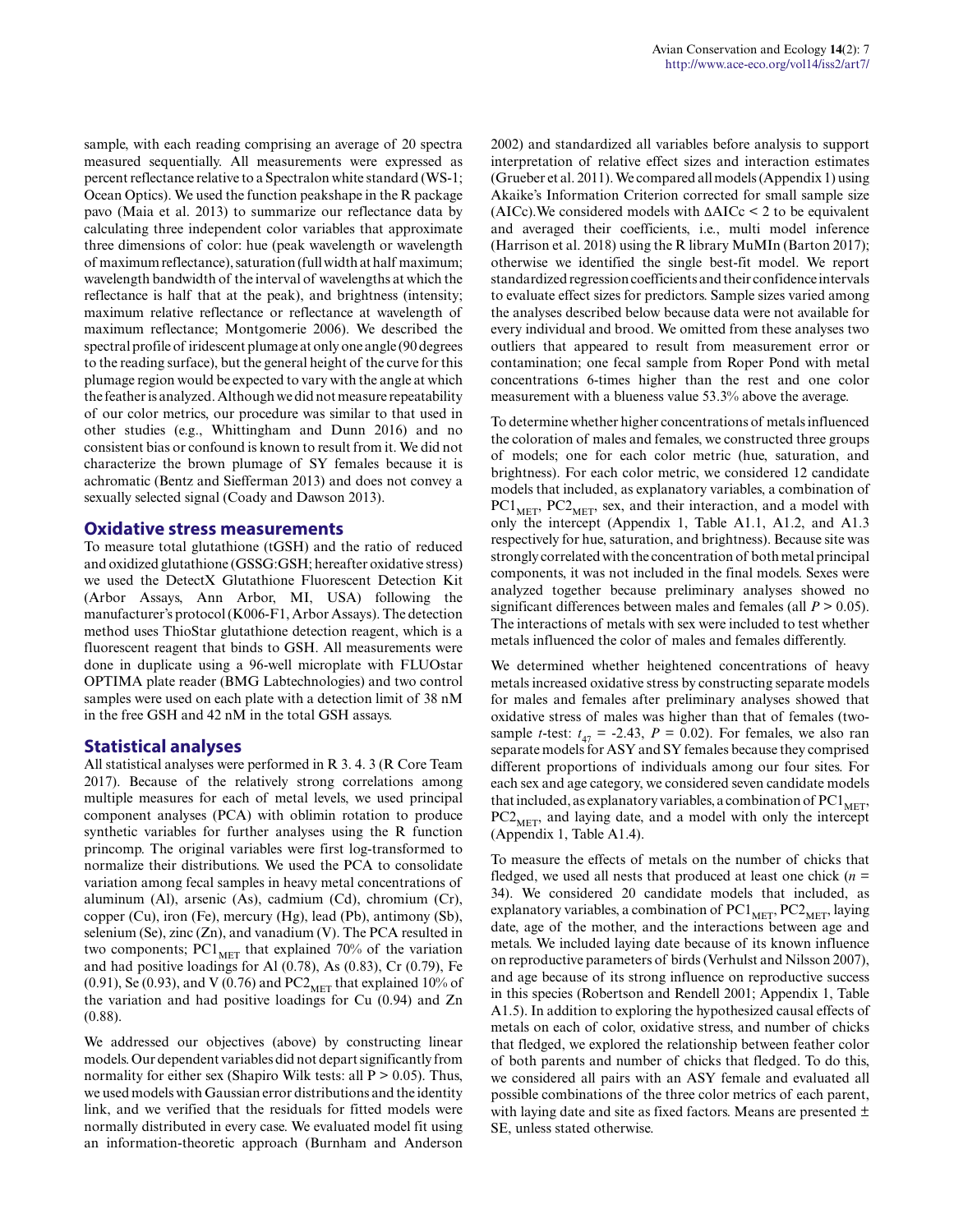#### **RESULTS**

We collected data from the clutches of seven to nine pairs from each of four sites with a proportion of older (ASY) females that ranged from 63–100% (Roper Pond, seven males, seven ASY females, and two SY females; Fulton Marsh, eight males, five ASY, and three SY females; Big Lake, eight males, no ASY females, and eight SY females; Beaverhill Lake, seven males and seven ASY females). Water samples from our sites did not exhibit the metal concentrations we expected along an urban gradient. Instead, total metal concentrations were highest in the site farthest from downtown (Beaverhill Lake: 0.316 mg/L dissolved), followed by the storm water pond closest to downtown (Roper Pond: 0.189 mg/L dissolved), followed by the suburban site (Big Lake: 0.122 mg/L dissolved), and the more peripheral storm water pond (Fulton Marsh: 0.062 mg/L dissolved). Concentrations of all individual metals by site are provided in Appendix 2. A similar pattern of metal concentrations occurred for our finer-scale samples from chick feces, but only for  $PC2<sub>MET</sub>$  (Cu and Zn; Fig. 1B);  $PCI_{MET}$  metals (Al, As, Cr, Fe, Se, and V) in chick feces increased with proximity to downtown Edmonton (Fig. 1A).

**Fig. 1**. Box-and-whisker plot showing outliers (circles), minimum and maximum values (whiskers), inner and outer quartile ranges (boxes), the mean (red dot), and the median value (heavy bar) of (A)  $PC1_{MET}$  (nonessential metals) and (B)  $PC2<sub>MET</sub>$  (essential metals) in feces of nestling Tree Swallows (*Tachycineta bicolor*) separated by site. Sample sizes are indicated over the whiskers.  $RP = Roper Pond$ ,  $FM = Fulton$ Marsh,  $BL = Big Lake$ ,  $BBO =$ *Beaverhill Lake. Sites are* presented in order of proximity to downtown Edmonton, Alberta.



We found some support for our prediction that higher concentrations of metals, as measured in the fecal samples of chicks, would correlate with differences in feather coloration of adults. Increased concentrations of  $PC2<sub>MET</sub>$  in chick feces, was marginally correlated with increased plumage hue (greener color; Table 1 and Fig. 2A). Concentrations of metals had no effect on saturation of feathers of adult swallows (Table 1). Greater concentrations of  $PC2<sub>MET</sub>$  in chick feces were more strongly correlated with brightness of adult feathers (Table 1 and Fig. 2B).

**Fig. 2**. Relationship between (A) plumage hue and (B) plumage brightness of adult Tree Swallows (*Tachycineta bicolor*) and the concentration of  $PC2<sub>MET</sub>$  in the feces of their chicks. Original data is plotted.



If metal pollution is detrimental to swallows, we predicted that adult birds whose chicks had higher fecal metal concentrations, would also exhibit higher levels of oxidative stress (Isaksson et al. 2005, Koivula and Eeva 2010). We found no evidence of this relationship in males, and an unexpected positive relationship in ASY females (Table 1). For males, the best-fit model showed that oxidative stress declined with advancing laying date but with confidence intervals that overlapped zero (Table 1). For ASY females, higher concentrations of  $PC2<sub>MET</sub>$  were negatively correlated with oxidative stress (Table 1 and Fig. 3). For SY females, oxidative stress declined with increasing laying date, although this relationship was weak (Table 1).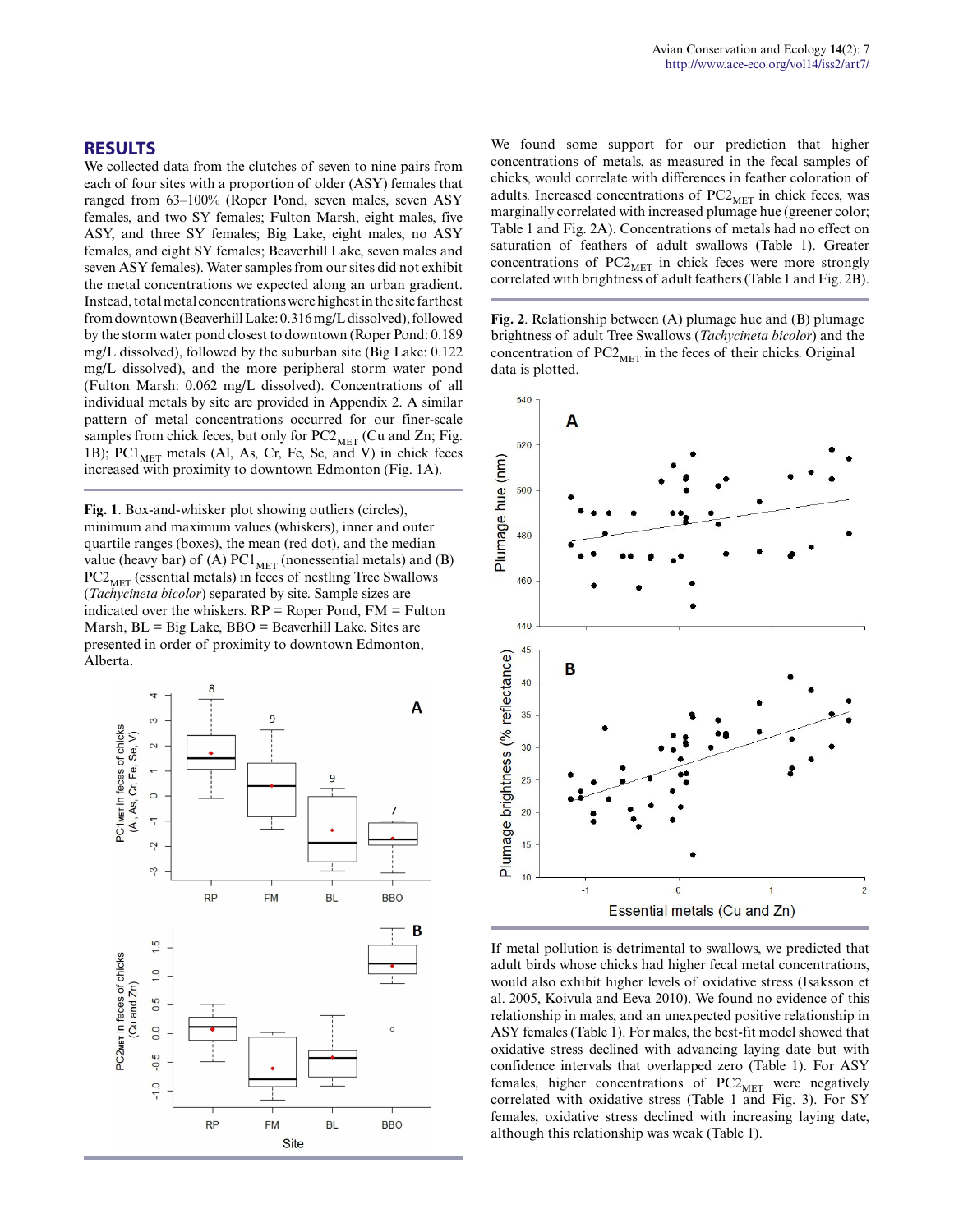| Response                | Model set               | Predictor                     | Beta     | 95% CI         |
|-------------------------|-------------------------|-------------------------------|----------|----------------|
| Hue                     | Males and ASY females   | $\mathrm{PC2}_{\mathrm{MET}}$ | 5.7      | $-0.01, 11.42$ |
|                         |                         | <b>Sex</b>                    | $-8.4$   | $-18.21, 1.41$ |
| Saturation              | Males and ASY females   | $\mathrm{PC2}_{\mathrm{MET}}$ | 1.01     | $-1.47, 3.48$  |
|                         |                         | $\text{PC1}_{\text{MET}}$     | $-0.51$  | $-1.51, 0.49$  |
|                         |                         | <b>Sex</b>                    | $-1.09$  | $-5.34, 3.16$  |
| <b>Brightness</b>       | Males and ASY females   | $\mathbf{PC2}_{\mathrm{MET}}$ | 4.70     | 3.00, 6.40     |
|                         |                         | <b>Sex</b>                    | 2.04     | $-0.85, 4.92$  |
| Oxidative stress        | Males                   | Laying date                   | $-0.008$ | $-0.01, 0.001$ |
|                         | <b>Females ASY</b>      | $\mathbf{PC2}_{\mathrm{MET}}$ | $-0.13$  | $-0.22, -0.04$ |
|                         | <b>Females SY</b>       | Laying date                   | 0.01     | $-0.004, 0.04$ |
| Number of young fledged | Males and females       | $\text{PC1}_{\text{MET}}$     | $-0.19$  | $-0.43, 0.04$  |
|                         | (in relation to metals) |                               |          |                |
| Number of young fledged | Males and ASY females   | Laying date                   | $-0.65$  | $-1.72, 0.42$  |
|                         | (in relation to colour) | Hue of male                   | $-0.64$  | $-1.71, 0.42$  |
|                         |                         | Brightness of male            | 0.62     | $-0.46, 1.69$  |

**Table 1**. Plumage color, oxidative stress, and number of young fledged in relation to metals in feces of Tree Swallow (*Tachycineta bicolor*) chicks. These model-averaged estimates were obtained from linear models. Bold predictors have 95% confidence intervals (CI) that do not include zero. SY, second year; ASY, after second year.

**Fig. 3**. Relationship between oxidative stress of ASY (after second year) female Tree Swallows (*Tachycineta bicolor*) and the concentration of  $PC2<sub>MET</sub>$  in the feces of their chicks.



Our third objective was to determine if increased concentrations of metals reduced the reproductive success of pairs, which we measured as the number of young fledged, for all pairs that produced chicks, and did so separately for pairs with SY and ASY females. We found no effect of concentrations of metals on number of young fledged for pairs with SY females (Table 1). However, ASY females fledged fewer young when exposed to greater concentrations of  $PCI_{MET}$ , although the confidence intervals for this coefficient overlapped zero (Table 1). We found a weak negative effect of both male hue and laying date on number of young fledged, and a weak positive effect of male brightness, but all confidence intervals overlapped zero (Table 1).

## **DISCUSSION**

In this study, we assessed the impact of environmental metals on plumage coloration, health, and reproductive success of Tree Swallows with a goal of determining the extent to which pollution levels might be revealed noninvasively in the feather color of nesting birds. We found that in support of our predictions, ornamental color varied with metal concentrations measured in chick feces across a gradient of urban density, but the effects differed for  $\text{PC1}_{\text{MET}}$  (Al, As, Cr, Fe, Se, and V) and  $\text{PC2}_{\text{MET}}$  (Cu and Zn), and among our three color metrics (below). Contrary to our predictions, we found no evidence of an increase in oxidative stress in males exposed to more metals and the effect of  $PC2<sub>MET</sub>$  on females was positive. As expected, there was a tendency for pairs exposed to higher concentrations of  $\text{PC1}_{\text{MET}}$ to fledge fewer young, but we found no effect of plumage coloration of males or females on the number of young fledged. These results suggest that the effects of metals on birds are complex and will require both more study and nuanced interpretation.

Our results provided limited support for the hypothesis that environmental metals alter the feather color in Tree Swallows (McGraw et al. 2002, Hill et al. 2005, Chatelain et al. 2017), but with opposing effects among our three color metrics and with only partial congruence with other studies. Whereas adult swallows whose chicks exhibited higher concentrations of  $PC2<sub>MET</sub>$  in feces had higher values of plumage hue (a shift from bluer to greener color), they also had higher values of plumage brightness. By contrast, feral pigeons (*Columba livia*) that were exposed to lead, exhibited declines in both blue iridescence and brightness but only in the absence of zinc (Chatelain et al. 2017). These contrasting results suggest that relationships among various metals and iridescent coloration may act on different metrics in opposing ways (Chatelain et al. 2017).

The effects of metals on iridescent coloration may be especially difficult to determine because of the complex nanostructure of the feather barbules, which consists of keratin and melanosomes (Eliason and Shawkey 2012, Xiao et al. 2014). Variation exists in the width of the keratin cortex (Maia et al. 2011) with wider values increasing reflectance in longer wavelengths (Doucet et al. 2006), and the number and condition of barbules (Shawkey et al. 2003, Doucet et al. 2006), including tilt, influencing feather brightness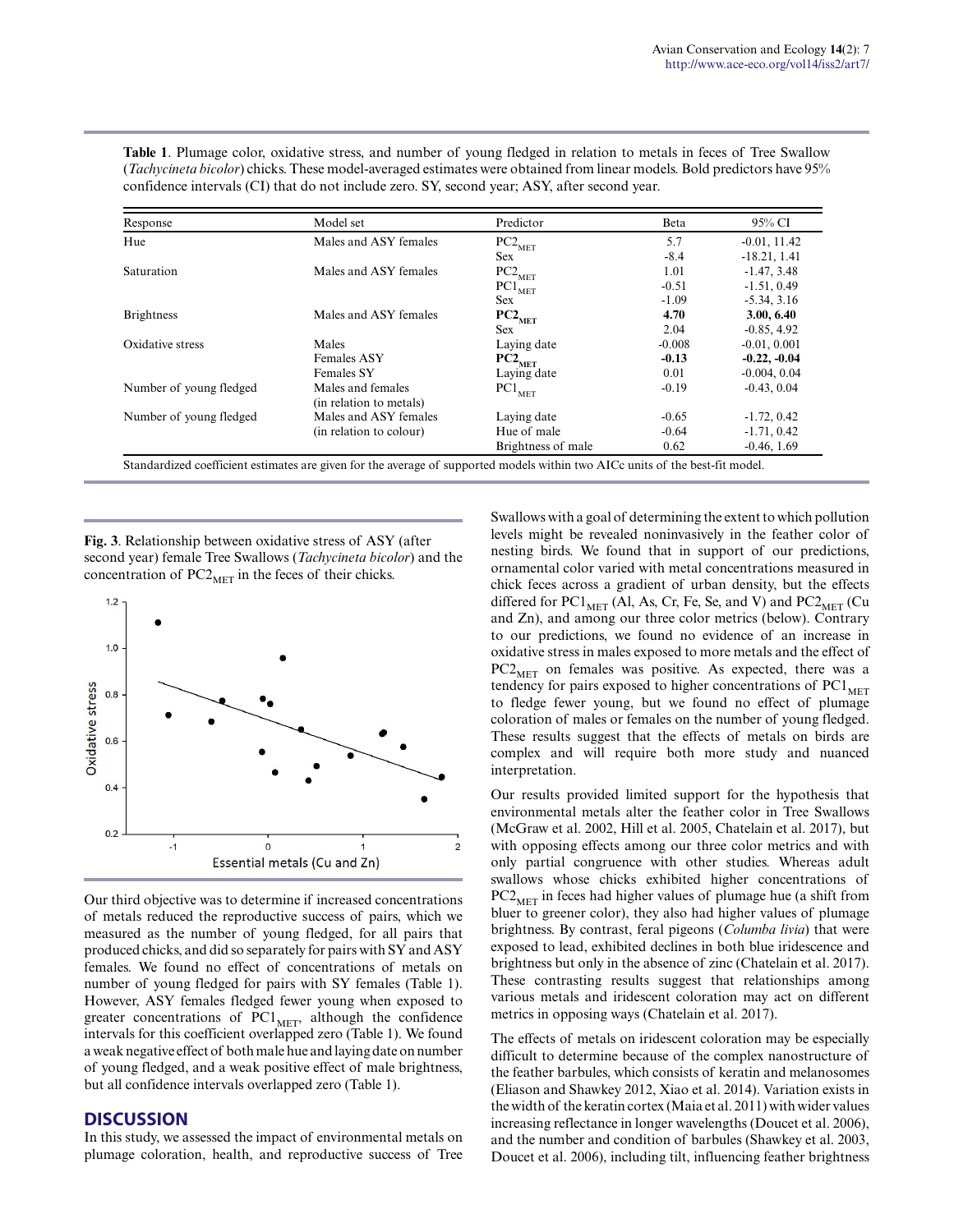(Van Wijk et al. 2016). Stress during feather growth, including that caused by metals, could affect both of these microstructural characteristics of feathers as well as melanin deposition in growing feathers (Griffith et al. 2006, Maia et al. 2011, Roulin 2016), which helps delimit the width of the keratin cortex (Maia et al. 2011). Furthermore, plumage coloration could be affected by feather-degrading bacteria that change the properties of the microstructure of the feathers (Shawkey et al. 2007). This might be particularly important when iridescent feathers are infected with keratinolytic bacteria, given keratin's important role in the production of iridescent color (Doucet et al. 2006). This possibility is supported by a study with pigeons that found that the presence of keratinolytic bacteria on feathers affects their brightness (Leclaire et al. 2014). Pollution can affect susceptibility to parasites in Tree Swallows (Gentes et al. 2007*b*), which could extend to bacteria that alter the feather structure responsible for iridescence. Thus, while iridescent feathers may be revealing of environmental metals (Chatelain et al. 2017), much work will be required to unravel the particular mechanisms and effects.

Our study assumed that the feathers of our captured birds were indicative of the conditions they experienced on the same breeding ground the previous year. This would occur if the physiological costs, stress, and metal accumulation derived from reproducing in polluted sites imposed carry-over effects that impact individuals even after the breeding season (Catry et al. 2013, Legagneux et al. 2013, Schultner et al. 2014). Such effects should apply to the costly growth of feathers (Lindström et al. 1993, Romero et al. 2005), for which the physiological cost of breeding in a polluted environment reduces the quality of feathers birds produced during the subsequent molt (DesRochers et al. 2009, Lattin et al. 2011, Maia et al. 2011). Others have shown evidence for these types of carry-over effects in male Eastern Bluebirds (*Sialia sialis*) that invested more in parental care by raising experimentally enlarged broods and subsequently expressed plumage color that was duller than in the year of the manipulation (Siefferman and Hill 2005). In breeding Tree Swallows, reproductive effort can reduce long-term immune function (Ardia et al. 2003). However, it is also possible that feather color is influenced by food consumed and environmental conditions at other locations, including stop-over sites during fall migration. Tree swallows in Alberta appear to leave their breeding grounds shortly after young fledge (Gow et al. 2019) and complete their molts in the American Midwest during their southward migration (Knight et al. 2018). In addition to stopover sites, birds that dispersed between breeding seasons would not have expressed exposure to metals at our capture sites. However, site fidelity in Tree Swallows appears to be very high, typically only 4–14% of breeding adults disperse to a new site (Winkler et al. 2004). We measured natal dispersal at only one of our own sites, Beaverhill Lake, where 40% of the birds we captured had previously been banded as chicks at the same site, but data was insufficient to measure breeding dispersal.

We predicted that metal exposure would impose higher levels of oxidative stress on birds, which we measured from blood samples. We were surprised that oxidative stress was unaffected by metals for males, and negatively associated for older females, because positive correlations have been reported for other bird species (Koivula and Eeva 2010, Martinez-Haro et al. 2011). One explanation for this discrepancy in our results is that  $PC2<sub>MET</sub>$ concentrations were low enough in our study area that greater concentrations actually boosted immune function for ASY females. This possibility is supported by other studies of nestling passerines in which low metal concentrations did not cause oxidative stress (Koivula et al. 2011, Rainio et al. 2013) and by the generally low measures of oxidative stress in our study, where our values of the ratio of oxidized to free glutathione ranged from 0.3 to 2.8, whereas a study with a positive correlation between urban pollution and oxidative stress had ratios of 2 to 4 (Isaksson et al. 2005). Another potential reason for the lacking or negative effect of metal concentration on oxidative stress in our birds is the high variation of metal types and concentrations that occurred within our sample sites, potentially obscuring the positive effects that may have occurred for some metals if they had been sampled over a more linear gradient.

In contrast to oxidative stress, the negative effect of metals we predicted was apparent in a slight decline in the number of young fledged, our measure of reproductive success, with increasing concentrations of  ${PC1}_{\text{MET}}$ . We could not readily relate this effect of  $\text{PC1}_{\text{MET}}$  on reproductive success via the proxy of feather color we had hoped to reveal; color correlated only to  $PC2<sub>MET</sub>$  (above). Nonetheless, reproductive success was not unrelated to the color of male swallows, showing a weak positive effect of brightness and a weak negative effect of hue, but with sources we cannot attribute to variation in the metals we measured. Meanwhile, the negative effect on reproductive success we found of  $PCl<sub>MET</sub>$ , which includes several metals of environmental concern (environmental quality guidelines for Alberta surface waters, Government of Alberta 2018), is consistent with their greater concentrations in urban areas (Lee et al. 1994, Davis et al. 2001, Wei and Yang 2010), and expected toxicological effects (e.g., Eeva et al. 2009).

The broader interpretations of our results are limited by several factors including unanticipated sources of metal pollution and the constraints of a correlative study. When we predicted metal pollution to increase with proximity to an urban center (Davis et al. 2001), partly owing to traffic volume (Wei and Yang 2010), we did not appreciate how both our suburban and rural sites were embedded in agricultural areas, which are also well-known sources of metals, including copper (Carnelo et al. 1997, Wightwick et al. 2008). We took and pooled water samples from our sites on a single day, but repeated samples might have increased our ability to associate metal concentrations to bird coloration, fecal measurements, adult health, and reproductive success. Such limitations are exacerbated for correlational studies like ours because confounding sources of variation are often unexplored. For example, we lacked information on the quality and history of birds that nested at our four sites. One example of these effects is bird age, which influences each of bird coloration (Bitton and Dawson 2008), oxidative stress (Alonso-Álvarez et al. 2009), and reproductive success (Robertson and Rendell 2001), but we had only a coarse measure of age (SY and ASY) and only for females. On the other hand, experimental studies that manipulate only one variable often contradict the results of studies in the wild (Caudill et al. 2015, Ruuskanen et al. 2015) and field-relevant work will be needed to understand how anthropogenic pollutants affect the coloration of ornamental features in wildlife (Lifshitz and St. Clair 2016). There may be particular promise in greater exploration of the nanostructure of iridescent feathers for which metal pollution may exert numerous effects.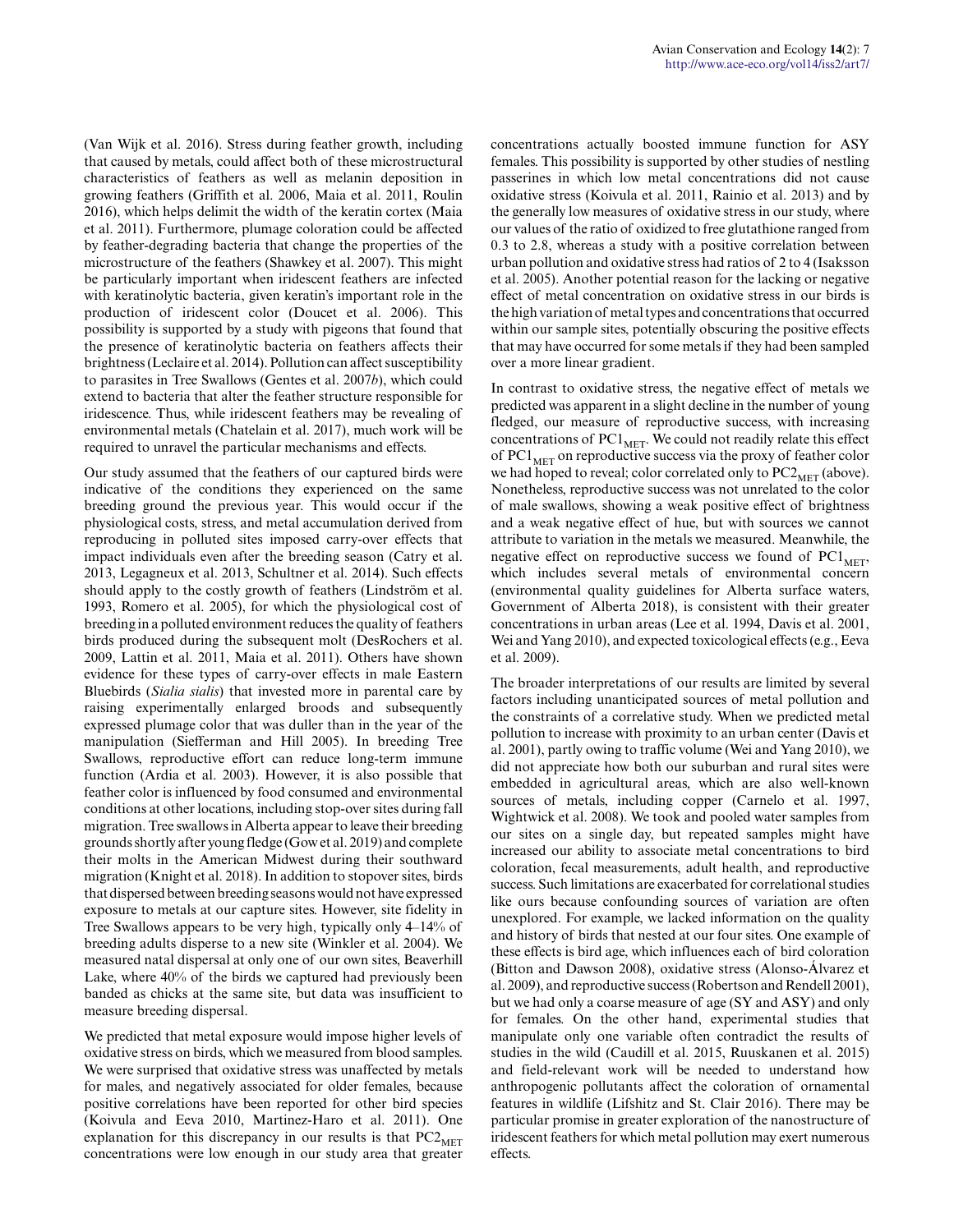In summary, we showed that increased concentrations of copper and zinc, metals that were abundant in feces closer to downtown and in our rural site, slightly correlated with increased feather greenness and substantially correlated with increased brightness of adult Tree Swallows. Despite evidence that these metals correlated with swallow color, we found no support for our prediction that concentrations of metals would increase oxidative stress of adults. Although we found a slight negative relationship between metals and reproductive success, the effects of metals on color did not predict the effects of color on reproductive success. Despite its apparent complexity, we encourage more exploration of feather coloration as an early, noninvasive signal of subsequent detrimental effects of anthropogenic pollutants on bird populations (Hill 1995, Lifshitz and St. Clair 2016). In Tree Swallows, brightness may be especially revealing; brighter males are more likely to achieve extra-pair paternity (Bitton et al. 2007), which is especially prevalent in this species (Barber et al. 1996) and pairs exhibit positive assortative mating for plumage brightness (Bitton et al. 2008). Intriguingly, the metal-induced brightness we observed might cause metal-exposed birds to gain attractiveness to potential mates which, if actually detrimental, could create a signal-based evolutionary trap (sensu Schlaepfer et al. 2002). Such subtle mechanisms are both tractable and worthy of study in Tree Swallows, which are among the migratory aerial insectivores that have been declining across North America since the mid-1980s (Nebel et al. 2010, Shutler et al. 2012) and may advance methods for species of even greater conservation concern.

*Responses to this article can be read online at:* <http://www.ace-eco.org/issues/responses.php/1411>

#### **Acknowledgments:**

*We thank the Canadian Wildlife Service for providing a scientific banding and collection permit (10698 E), Alberta Parks for providing a scientific permit to conduct work within Lois Hole Centennial Provincial Park (16-052), and Alberta Environment and Parks for providing a Research Permit (56595) and Collection License (56596) to conduct work in Alberta. We gratefully thank many colleagues, especially Stephanie Jean and Edgar Perez for assistance with field work and Patrick Gilhooly for logistic support. We thank Geoff Holroyd and the staff of the Beaverhill Bird Observatory for access to their nest boxes and data, Jocelyn Hudon and the Royal Alberta Museum for access to their spectrophotometer, Troy Locke from MBSU (UofA) for assistance during glutathione analysis, the City of Edmonton for access to their water quality analysis, and Alan Hingston for support during site selection. This research was supported by the Alberta Conservation Association through the ACA Grants in Biodiversity Program, a CONACyT Graduate scholarship to N. Lifshitz, and an NSERC Discovery Grant to C. C. St Clair. The study was performed under the licenses of the Animal Care & Use Committee of the University of Alberta (No. AUP00001501).*

# **LITERATURE CITED**

Alonso-Álvarez, C., L. Pérez-Rodríguez, J. T. García, J. Viñuela, and R. Mateo. 2009. Age and breeding effort as sources of individual variability in oxidative stress markers in a bird species. *Physiological and Biochemical Zoology* 83:110-118. [https://doi.](https://doi.org/10.1086/605395) [org/10.1086/605395](https://doi.org/10.1086/605395)

Ardia, D. R., K. A. Schat, and D. W. Winkler. 2003. Reproductive effort reduces long-term immune function in breeding Tree Swallows (*Tachycineta bicolor*). *Proceedings of the Royal Society of London B: Biological Sciences* 270:1679-1683. [https://doi.](https://doi.org/10.1098/rspb.2003.2424) [org/10.1098/rspb.2003.2424](https://doi.org/10.1098/rspb.2003.2424)

Azimi, S., V. Rocher, M. Muller, R. Moilleron, and D. R. Thevenot. 2005. Sources, distribution and variability of hydrocarbons and metals in atmospheric deposition in an urban area (Paris, France). *Science of the Total Environment* 337:223-239. <https://doi.org/10.1016/j.scitotenv.2004.06.020>

Barber, C. A., R. J. Robertson, and P. T. Boag. 1996. The high frequency of extra-pair paternity in Tree Swallows is not an artifact of nestboxes. *Behavioral Ecology and Sociobiology* 38:425-430.<https://doi.org/10.1007/s002650050260>

Barton, K. 2017. *MuMIn: Multi-Model Inference.* R package version 1.40.0.<https://CRAN.R-project.org/package=MuMIn>

Bentz, A. B., and L. Siefferman. 2013. Age-dependent relationships between coloration and reproduction in a species exhibiting delayed plumage maturation in females. *Journal of Avian Biology* 44:80-88. [https://doi.org/10.1111/j.1600-048X.2012.05730.](https://doi.org/10.1111/j.1600-048X.2012.05730.x) [x](https://doi.org/10.1111/j.1600-048X.2012.05730.x) 

Bishop, C. A., M. D. Koster, A. A. Chek, D. J. T. Hussell, and K. Jock. 1995. Chlorinated hydrocarbons and mercury in sediments, Red-winged Blackbirds (*Agelaius phoencieus*) and Tree Swallows (*Tachycineta bicolor*) from wetlands in the Great Lakes-St. Lawrence River Basin. *Environmental Toxicology and Chemistry* 14:491-501.<https://doi.org/10.1002/etc.5620140319>

Bitton, P.-P., and R. D. Dawson. 2008. Age-related differences in plumage characteristics of male Tree Swallows *Tachycineta bicolor*: hue and brightness signal different aspects of individual quality. *Journal of Avian Biology* 39:446-452. [https://doi.](https://doi.org/10.1111/j.0908-8857.2008.04283.x) [org/10.1111/j.0908-8857.2008.04283.x](https://doi.org/10.1111/j.0908-8857.2008.04283.x)

Bitton, P.-P., R. D. Dawson, and C. L. Ochs. 2008. Plumage characteristics, reproductive investment and assortative mating in Tree Swallows *Tachycineta bicolor*. *Behavioral Ecology and Sociobiology* 62:1543-1550. <https://doi.org/10.1007/s00265-008-0583-7>

Bitton, P.-P., E. L. O'Brien, and R. D. Dawson. 2007. Plumage brightness and age predict extrapair fertilization success of male Tree Swallows, *Tachycineta bicolor*. *Animal Behaviour* 74:1777-1784.<https://doi.org/10.1016/j.anbehav.2007.03.018>

Bogden, J. D., and L. M. Klevay. 2000. *Clinical nutrition of the essential trace elements and minerals. The guide for health professionals.* Humana, New York, New York, USA. [https://doi.](https://doi.org/10.1007/978-1-59259-040-7) [org/10.1007/978-1-59259-040-7](https://doi.org/10.1007/978-1-59259-040-7) 

Bókony, V., L. Z. Garamszegi, K. Hirschenhauser, and A. Liker. 2008. Testosterone and melanin-based black plumage coloration: a comparative study. *Behavioral Ecology and Sociobiology* 62:1229-1238.<https://doi.org/10.1007/s00265-008-0551-2>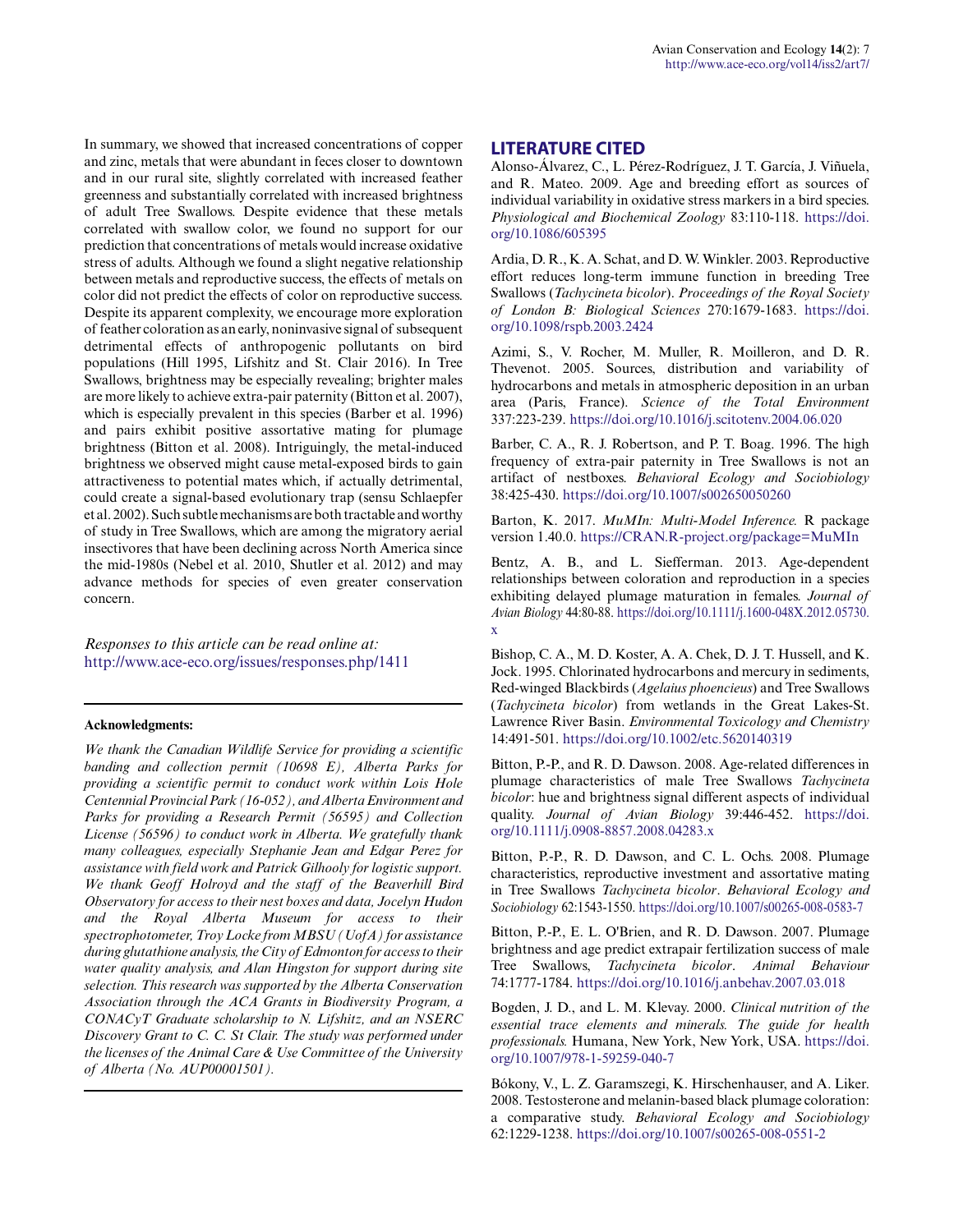Bradl, H. B. 2005. *Heavy metals in the environment: origin, interaction and remediation.* Elsevier Academic, London, UK.

Brasso, R. L., and D. A. Cristol. 2008. Effects of mercury exposure on the reproductive success of Tree Swallows (*Tachycineta bicolor*). *Ecotoxicology* 17:133-141. [https://doi.](https://doi.org/10.1007/s10646-007-0163-z) [org/10.1007/s10646-007-0163-z](https://doi.org/10.1007/s10646-007-0163-z) 

Burger, J., and M. Gochfeld. 2004. Marine birds as sentinels of environmental pollution. *EcoHealth* 1:263-274. [https://doi.](https://doi.org/10.1007/s10393-004-0096-4) [org/10.1007/s10393-004-0096-4](https://doi.org/10.1007/s10393-004-0096-4)

Burnham, K. P., and D. R. Anderson. 2002. *Model selection and multimodel inference: a practical information-theoretic approach.* Second edition. Springer, New York, New York, USA.

Carnelo, L. G., S. R. de Miguez, and L. Marbán. 1997. Heavy metals input with phosphate fertilizers used in Argentina. *Science of the Total Environment* 204:245-250. [https://doi.org/10.1016/](https://doi.org/10.1016/S0048-9697(97)00187-3) [S0048-9697\(97\)00187-3](https://doi.org/10.1016/S0048-9697(97)00187-3) 

Carson R. 1962. *Silent spring.* First edition. Houghton Mifflin, Boston, Massachusetts, USA.

Catry, P., M. P. Dias, R. A. Phillips, and J. P. Granadeiro. 2013. Carry-over effects from breeding modulate the annual cycle of a long-distance migrant: an experimental demonstration. *Ecology* 94:1230-1235.<https://doi.org/10.1890/12-2177.1>

Caudill, M. T., E. L. Spear, C. W. Varian-Ramos, and D. A. Cristol. 2015. PHA-stimulated immune-responsiveness in mercury-dosed Zebra Finches does not match results from environmentally exposed songbirds. *Bulletin of Environmental Contamination and Toxicology* 94:407-411. [https://doi.org/10.1007/](https://doi.org/10.1007/s00128-015-1472-1) [s00128-015-1472-1](https://doi.org/10.1007/s00128-015-1472-1) 

Chatelain, M., A. Frantz, J. Gasparini, and S. Leclaire. 2016. Experimental exposure to trace metals affects plumage bacterial community in the feral pigeon. *Journal of Avian Biology* 47:521-529.<https://doi.org/10.1111/jav.00857>

Chatelain, M., A. Pessato, A. Frantz, J. Gasparini, and S. Leclaire. 2017. Do trace metals influence visual signals? Effects of trace metals on iridescent and melanic feather colouration in the feral pigeon. *Oikos* 126:1542-1553.<https://doi.org/10.1111/oik.04262>

City of St. Albert. 2012. *Sturgeon River: state of the watershed report.* Technical Report. City of St. Albert, Alberta, Canada

Coady, C. D., and R. D. Dawson. 2013. Subadult plumage color of female Tree Swallows (*Tachycineta bicolor*) reduces conspecific aggression during the breeding season. *Wilson Journal of Ornithology* 125:348-357.<https://doi.org/10.1676/12-155.1>

Crewther, W. G., R. D. B. Fraser, F. G. Lennox, and H. Lindley. 1965. The chemistry of keratins. *Advances in Protein Chemistry* 20:191-346. [https://doi.org/10.1016/S0065-3233\(08\)60390-3](https://doi.org/10.1016/S0065-3233(08)60390-3) 

Cruz-Martinez, L., K. J. Fernie, C. Soos, T. Harner, F. Getachew, and J. E. G. Smits. 2015. Detoxification, endocrine, and immune responses of Tree Swallow nestlings naturally exposed to air contaminants from the Alberta oil sands. *Science of the Total Environment* 502:8-15.<https://doi.org/10.1016/j.scitotenv.2014.09.008>

Custer, C. M. 2011. Swallows as sentinel species for contaminant exposure and effect studies. Pages 45-91 *in* J. E. Elliott, C. A. Bishop, and C. A. Morrissey, editors. *Wildlife ecotoxicology:*

*forensic approaches.* Springer, New York, New York, USA. [https://](https://doi.org/10.1007/978-0-387-89432-4_3) [doi.org/10.1007/978-0-387-89432-4\\_3](https://doi.org/10.1007/978-0-387-89432-4_3)

Custer, C. M., T. W. Custer, C. J. Rosiu, M. J. Melancon, J. W. Bickham, and C. W. Matson. 2005. Exposure and effects of 2, 3, 7, 8-tetrachlorodibenzo-*p*-dioxin in Tree Swallows (*Tachycineta bicolor*) nesting along the Woonasquatucket River, Rhode Island, USA. *Environmental Toxicology and Chemistry* 24:93-109. [https://](https://doi.org/10.1897/03-682.1) [doi.org/10.1897/03-682.1](https://doi.org/10.1897/03-682.1)

Custer, C. M., T. W. Custer, D. Warburton, D. J. Hoffman, J. W. Bickham, and C. W. Matson. 2006. Trace element concentrations and bioindicator responses in Tree Swallows from northwestern Minnesota. *Environmental Monitoring and Assessment* 118:247-266. <https://doi.org/10.1007/s10661-006-1499-1>

Dauwe, T., and M. Eens. 2008. Melanin-and carotenoiddependent signals of Great Tits (*Parus major*) relate differently to metal pollution. *Naturwissenschaften* 95:969-973. [https://doi.](https://doi.org/10.1007/s00114-008-0400-1) [org/10.1007/s00114-008-0400-1](https://doi.org/10.1007/s00114-008-0400-1)

Davis, A. P., M. Shokouhian, and S. Ni. 2001. Loading estimates of lead, copper, cadmium, and zinc in urban runoff from specific sources. *Chemosphere* 44:997-1009. [https://doi.org/10.1016/](https://doi.org/10.1016/S0045-6535(00)00561-0) [S0045-6535\(00\)00561-0](https://doi.org/10.1016/S0045-6535(00)00561-0) 

DesRochers, D. W., J. M. Reed, J. Awerman, J. A. Kluge, J. Wilkinson, L. I. van Griethuijsen, J. Aman, and L. M. Romero. 2009. Exogenous and endogenous corticosterone alter feather quality. *Comparative Biochemistry and Physiology Part A: Molecular & Integrative Physiology* 152:46-52. [https://doi.](https://doi.org/10.1016/j.cbpa.2008.08.034) [org/10.1016/j.cbpa.2008.08.034](https://doi.org/10.1016/j.cbpa.2008.08.034)

Doucet, S. M., M. D. Shawkey, G. E. Hill, and R. Montgomerie. 2006. Iridescent plumage in satin bowerbirds: structure, mechanisms and nanostructural predictors of individual variation in colour. *Journal of Experimental Biology* 209:380-390. <https://doi.org/10.1242/jeb.01988>

Eeva, T., M. Ahola, and E. Lehikoinen. 2009. Breeding performance of Blue Tits (*Cyanistes caeruleus*) and Great Tits (*Parus major*) in a heavy metal polluted area. *Environmental Pollution* 157:3126-3131.<https://doi.org/10.1016/j.envpol.2009.05.040>

Eeva, T., E. Lehikoinen, and M. Rönkä. 1998. Air pollution fades the plumage of the Great Tit. *Functional Ecology* 12:607-612. <https://doi.org/10.1046/j.1365-2435.1998.00221.x>

Eliason, C. M., and M. D. Shawkey, 2012. A photonic heterostructure produces diverse iridescent colours in duck wing patches. *Journal of the Royal Society Interface* 9:2279-2289. <https://doi.org/10.1098/rsif.2012.0118>

Ercal, N., H. Gurer-Orhan, and N. Aykin-Burns. 2001. Toxic metals and oxidative stress part I: mechanisms involved in metalinduced oxidative damage. *Current Topics in Medicinal Chemistry* 1:529-539. <https://doi.org/10.2174/1568026013394831>

Freedman, B. 1989. *Environmental ecology: the impacts of pollution and other stresses on ecosystem structure and function.* Academic, San Diego, California, USA.

Geens, A., T. Dauwe, and M. Eens. 2009. Does anthropogenic metal pollution affect carotenoid colouration, antioxidative capacity and physiological condition of Great Tits (*Parus major*)? *Comparative Biochemistry and Physiology Part C: Toxicology & Pharmacology* 150:155-163. <https://doi.org/10.1016/j.cbpc.2009.04.007>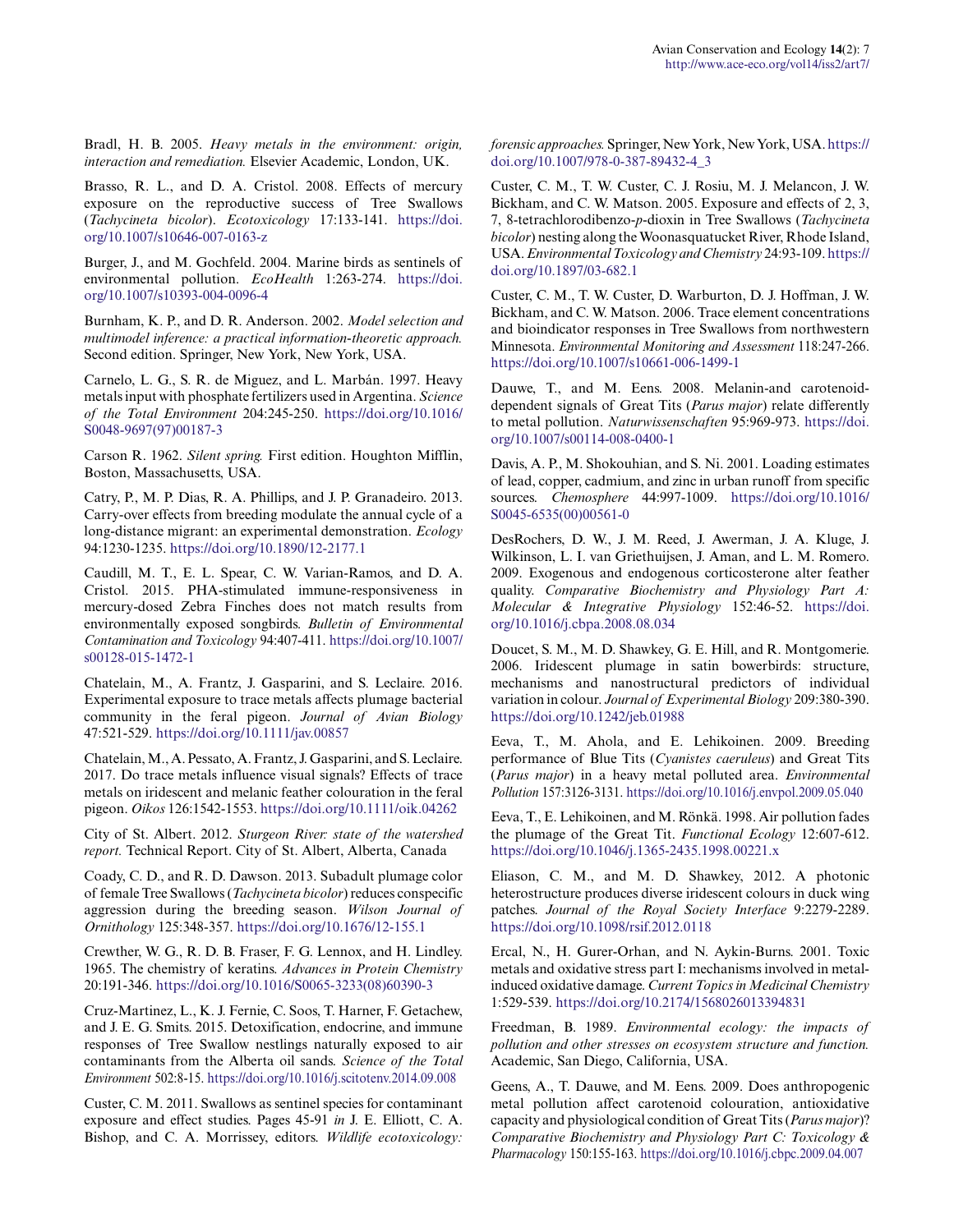Gentes, M.-L., A. McNabb, C. Waldner, and J. E. G. Smits. 2007*a*. Increased thyroid hormone levels in Tree Swallows (*Tachycineta bicolor*) on reclaimed wetlands of the Athabasca oil sands. *Archives of Environmental Contamination and Toxicology* 53:287-292.<https://doi.org/10.1007/s00244-006-0070-y>

Gentes, M.-L., T. L. Whitworth, C. Waldner, H. Fenton, and J. E. Smits. 2007*b*. Tree Swallows (*Tachycineta bicolor*) nesting on wetlands impacted by oil sands mining are highly parasitized by the bird blow fly *Protocalliphora* spp. *Journal of Wildlife Diseases* 43:167-178.<https://doi.org/10.7589/0090-3558-43.2.167>

Giraudeau, M., A. Chavez, M. B. Toomey, and K. J. McGraw. 2015. Effects of carotenoid supplementation and oxidative challenges on physiological parameters and carotenoid-based coloration in an urbanization context. *Behavioral Ecology and Sociobiology* 69:957-970. [https://doi.org/10.1007/s00265-015-1908](https://doi.org/10.1007/s00265-015-1908-y) [y](https://doi.org/10.1007/s00265-015-1908-y)

Gow, E. A., L. Burke, D. W. Winkler, S. M. Knight, D. W. Bradley, R. G. Clark, M. Bélisle, L. L. Berzins, T. Blake, E. S. Bridge, R. D. Dawson, P. O. Dunn, D. Garant, G. Holroyd, A. G. Horn, D. J. T. Hussell, O. Lansdorp, A. J. Laughlin, M. L. Leonard, F. Pelletier, D. Shutler, L. Siefferman, C. M. Taylor, H. Trefry, C. M. Vleck, D. Vleck, L. A. Whittingham, and D. R. Norris. 2019. A range-wide domino effect and resetting of the annual cycle in a migratory songbird. *Proceedings of the Royal Society of London B: Biological Sciences* 286(1894). [https://doi.org/10.1098/](https://doi.org/10.1098/rspb.2018.1916) [rspb.2018.1916](https://doi.org/10.1098/rspb.2018.1916)

Griffith, S. C., T. H. Parker, and V. A. Olson. 2006. Melaninversus carotenoid-based sexual signals: Is the difference really so black and red? *Animal Behaviour* 71:749-763. [https://doi.](https://doi.org/10.1016/j.anbehav.2005.07.016) [org/10.1016/j.anbehav.2005.07.016](https://doi.org/10.1016/j.anbehav.2005.07.016) 

Grueber, C. E., S. Nakagawa, R. J. Laws, and I. G. Jamieson. 2011. Multimodel inference in ecology and evolution: challenges and solutions. *Journal of Evolutionary Biology* 24:699-711. [https://doi.](https://doi.org/10.1111/j.1420-9101.2010.02210.x) [org/10.1111/j.1420-9101.2010.02210.x](https://doi.org/10.1111/j.1420-9101.2010.02210.x)

Hamilton, W. D., and M. Zuk. 1982. Heritable true fitness and bright birds: a role for parasites? *Science* 218:384-387. [https://doi.](https://doi.org/10.1126/science.7123238) [org/10.1126/science.7123238](https://doi.org/10.1126/science.7123238)

Harrison, X. A., L. Donaldson, M. E. Correa‐Cano, J. Evans, D. N. Fisher, C. E. D. Goodwin, B. S. Robinson, D. J. Hodgson, and R. Inger. 2018. A brief introduction to mixed effects modelling and multi‐model inference in ecology. *PeerJ* 6:e4794. [https://doi.](https://doi.org/10.7717/peerj.4794) [org/10.7717/peerj.4794](https://doi.org/10.7717/peerj.4794)

Hill, G. E. 1995. Ornamental traits as indicators of environmental health. *BioScience* 45:25-31. <https://doi.org/10.2307/1312532>

Hill, G. E., S. M. Doucet, and R. Buchholz. 2005. The effect of coccidial infection on iridescent plumage coloration in wild turkeys. *Animal Behaviour* 69:387-394. [https://doi.org/10.1016/j.](https://doi.org/10.1016/j.anbehav.2004.03.013) [anbehav.2004.03.013](https://doi.org/10.1016/j.anbehav.2004.03.013) 

Hoffman, D. J., and G. H. Heinz. 1998. Effects of mercury and selenium on glutathione metabolism and oxidative stress in Mallard Ducks. *Environmental Toxicology and Chemistry* 17:161-166.<https://doi.org/10.1002/etc.5620170204>

Hsu, M. J., K. Selvaraj, and G. Agoramoorthy. 2006. Taiwan's industrial heavy metal pollution threatens terrestrial biota.

*Environmental Pollution* 143:327-334. [https://doi.org/10.1016/j.](https://doi.org/10.1016/j.envpol.2005.11.023) [envpol.2005.11.023](https://doi.org/10.1016/j.envpol.2005.11.023)

Hussell, D. J. 1983. Age and plumage color in female Tree Swallows. *Journal of Field Ornithology* 1:312-318.

Iavicoli, I., L. Fontana, and A. Bergamaschi. 2009. The effects of metals as endocrine disruptors. *Journal of Toxicology and Environmental Health, Part B* 12:206-223. [https://doi.](https://doi.org/10.1080/10937400902902062) [org/10.1080/10937400902902062](https://doi.org/10.1080/10937400902902062) 

Isaksson, C., J. Örnborg, E. Stephensen, and S. Andersson. 2005. Plasma glutathione and carotenoid coloration as potential biomarkers of environmental stress in Great Tits. *EcoHealth* 2:138-146. <https://doi.org/10.1007/s10393-005-3869-5>

Jawor, J. M., and R. Breitwisch. 2003. Melanin ornaments, honesty, and sexual selection. *Auk* 120:249-265.

Knight, S. M., D. W. Bradley, R. G. Clark, E. A. Gow, M. Bélisle, L. L. Berzins, T. Blake, E. S. Bridge, L. Burke, R. D. Dawson, P. O. Dunn, D. Garant, G. L. Holroyd, D. J. T. Hussell, O. Lansdorp, A. J. Laughlin, M. L. Leonard, F. Pelletier, D. Shutler, L. Siefferman, C. M. Taylor, H. E. Trefry, C. M. Vleck, D. Vleck, D. W. Winkler, L. A. Whittingham, and D. R. Norris. 2018. Constructing and evaluating a continent-wide migratory songbird network across the annual cycle. *Ecological Monographs* 88:445-460.<https://doi.org/10.1002/ecm.1298>

Koivula, M. J., and T. Eeva. 2010. Metal-related oxidative stress in birds. *Environmental Pollution* 158:2359-2370 [https://doi.](https://doi.org/10.1016/j.envpol.2010.03.013) [org/10.1016/j.envpol.2010.03.013](https://doi.org/10.1016/j.envpol.2010.03.013)

Koivula, M. J., M. Kanerva, J. P. Salminen, M. Nikinmaa, and T. Eeva. 2011. Metal pollution indirectly increases oxidative stress in Great Tit (*Parus major*) nestlings. *Environmental Research* 111:362-370. <https://doi.org/10.1016/j.envres.2011.01.005>

Lattin, C. R., J. M. Reed, D. W. DesRochers, and L. M. Romero. 2011. Elevated corticosterone in feathers correlates with corticosterone-induced decreased feather quality: a validation study. *Journal of Avian Biology* 42:247-252. [https://doi.](https://doi.org/10.1111/j.1600-048X.2010.05310.x) [org/10.1111/j.1600-048X.2010.05310.x](https://doi.org/10.1111/j.1600-048X.2010.05310.x) 

Lee, D. S., J. A. Garland, and A. A. Fox. 1994. Atmospheric concentrations of trace elements in urban areas of the United Kingdom. *Atmospheric Environment* 28:2691-2713. [https://doi.](https://doi.org/10.1016/1352-2310(94)90442-1) [org/10.1016/1352-2310\(94\)90442-1](https://doi.org/10.1016/1352-2310(94)90442-1)

Leclaire, S., P. Pierret, M. Chatelain, and J. Gasparini. 2014. Feather bacterial load affects plumage condition, iridescent color, and investment in preening in pigeons. *Behavioral Ecology* 25:1192-1198.<https://doi.org/10.1093/beheco/aru109>

Legagneux, P., N. J. Harms, G. Gauthier, O. Chastel, H. G. Gilchrist, G. Bortolotti, J. Bêty, and C. Soos. 2013. Does feather corticosterone reflect individual quality or external stress in Arctic-nesting migratory birds? *PLoS ONE* 8:e82644. [https://doi.](https://doi.org/10.1371/journal.pone.0082644) [org/10.1371/journal.pone.0082644](https://doi.org/10.1371/journal.pone.0082644) 

Lerner, A. B. 1952. Effect of ions on melanin formation. *Journal of Investigative Dermatology* 18:47-52. [https://doi.org/10.1038/](https://doi.org/10.1038/jid.1952.6) [jid.1952.6](https://doi.org/10.1038/jid.1952.6)

Lifshitz, N., and C. C. St Clair. 2016. Coloured ornamental traits could be effective and non-invasive indicators of pollution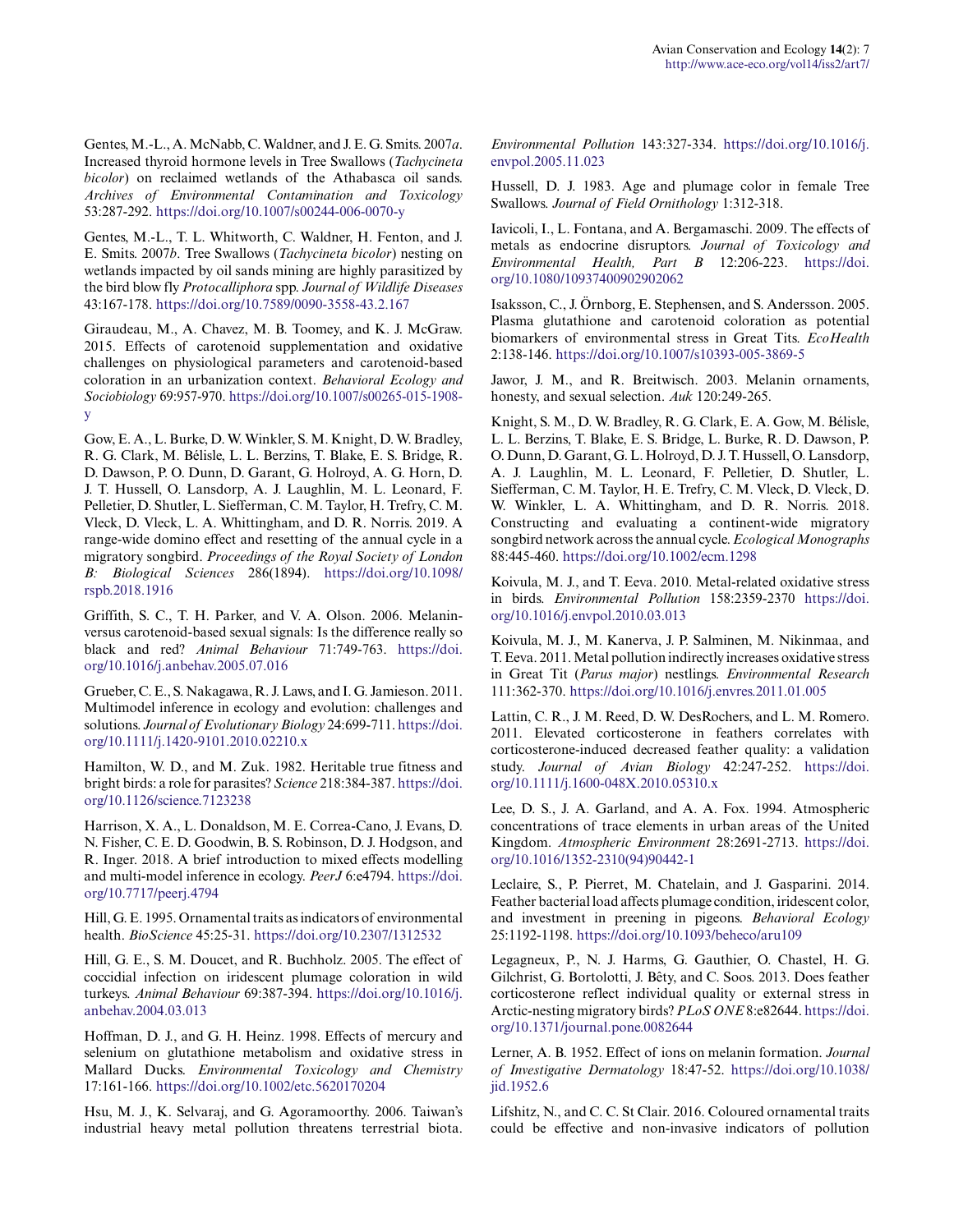exposure for wildlife. *Conservation Physiology* 4:cow028. [https://](https://doi.org/10.1093/conphys/cow028) [doi.org/10.1093/conphys/cow028](https://doi.org/10.1093/conphys/cow028)

Lindström, Å., G. H. Visser, and S. Daan. 1993. The energetic cost of feather synthesis is proportional to basal metabolic rate. *Physiological and Biochemical Zoology* 66:490-510. [https://doi.](https://doi.org/10.1086/physzool.66.4.30163805) [org/10.1086/physzool.66.4.30163805](https://doi.org/10.1086/physzool.66.4.30163805) 

Maia, R., J. V. Caetano, S. N. Báo, and R. H. Macedo. 2009. Iridescent structural colour production in male Blue-black Grassquit feather barbules: the role of keratin and melanin. *Journal of the Royal Society Interface* 6:S203-S211. [https://doi.](https://doi.org/10.1098/rsif.2008.0460.focus) [org/10.1098/rsif.2008.0460.focus](https://doi.org/10.1098/rsif.2008.0460.focus)

Maia, R., C. M. Eliason, P.-P. Bitton, S. M. Doucet, and M. D. Shawkey. 2013. pavo: an R package for the analysis, visualization and organization of spectral data. *Methods in Ecology and Evolution* 4:906-913.<https://doi.org/10.1111/2041-210x.12069>

Maia, R., R. H. Macedo, and M. D. Shawkey. 2011. Nanostructural self-assembly of iridescent feather barbules through depletion attraction of melanosomes during keratinization. *Journal of the Royal Society Interface* 9(69). <https://doi.org/10.1098/rsif.2011.0456>

Martinez-Haro, M., A. J. Green, and R. Mateo. 2011. Effects of lead exposure on oxidative stress biomarkers and plasma biochemistry in waterbirds in the field. *Environmental Research* 111:530-538. <https://doi.org/10.1016/j.envres.2011.02.012>

McCarty, J. P. 2001. Use of Tree Swallows in studies of environmental stress. *Reviews in Toxicology* 4:61-104.

McCarty, J. P., and A. L. Secord. 2000. Possible effects of PCB contamination on female plumage color and reproductive success in Hudson River Tree Swallows. *Auk* 117:987-995. [https://doi.](https://doi.org/10.2307/4089638) [org/10.2307/4089638](https://doi.org/10.2307/4089638) 

McGraw, K. J., E. A. Mackillop, J. Dale, and M. E. Hauber. 2002. Different colors reveal different information: how nutritional stress affects the expression of melanin-and structurally based ornamental plumage. *Journal of Experimental Biology* 205:3747-3755.

Meadows, M. G., T. E. Roudybush, and K. J. McGraw. 2012. Dietary protein level affects iridescent coloration in Anna's Hummingbirds, *Calypte anna*. *Journal of Experimental Biology* 215:2742-2750. <https://doi.org/10.1242/jeb.069351>

Mengelkoch, J. M., G. J. Niemi, and R. R. Regal. 2004. Diet of the nestling Tree Swallow. *Condor* 106:423-429. [https://doi.](https://doi.org/10.1650/7341) [org/10.1650/7341](https://doi.org/10.1650/7341)

Møller, A. P., and A. Pomiankowski. 1993. Why have birds got multiple sexual ornaments? *Behavioral Ecology and Sociobiology* 32:167-176.<https://doi.org/10.1007/bf00173774>

Montgomerie, R. 2006. Analyzing colors. Pages 90-147 *in* G. E. Hill and K. J. McGraw, editors. *Bird coloration. Vol. 1. Mechanisms and measurements.* Harvard University Press, Cambridge, Massachusetts, USA.

Nebel, S., A. Mills, J. D. McCracken, and P. D. Taylor. 2010. Declines of aerial insectivores in North America follow a geographic gradient. *Avian Conservation and Ecology* 5(2):1 <https://doi.org/10.5751/ACE-00391-050201>

Prota, G. 1993. Regulatory mechanisms of melanogenesis: beyond the tyrosinase concept. *Journal of Investigative Dermatology* 100:S156-S161.<https://doi.org/10.1038/jid.1993.69>

Prum, R. 2006. Anatomy, physics, and evolution of structural colors. Pages 295-353 *in* G. E. Hill and K. J. McGraw, editors. *Bird coloration. Vol. 1. Mechanisms and measurements.* Harvard University Press, Cambridge, Massachusetts, USA.

R Core Team. 2017. *R: A language and environment for statistical computing.* R Foundation for Statistical Computing, Vienna, Austria. [online] URL: <https://www.R-project.org/>

Rabinowitz, P. M., Z. Gordon, R. Holmes, B. Taylor, M. Wilcox, D. Chudnov, P. Nadkarni, and F. J. Dein. 2005. Animals as sentinels of human environmental health hazards: an evidencebased analysis. *EcoHealth* 2:26-37. [https://doi.org/10.1007/](https://doi.org/10.1007/s10393-004-0151-1) [s10393-004-0151-1](https://doi.org/10.1007/s10393-004-0151-1) 

Rainio, M. J., M. Kanerva, J. P. Salminen, M. Nikinmaa, and T. Eeva. 2013. Oxidative status in nestlings of three small passerine species exposed to metal pollution. *Science of the Total Environment* 454:466-473.<https://doi.org/10.1016/j.scitotenv.2013.03.033>

Robertson, R. J., and W. B. Rendell. 2001. A long-term study of reproductive performance in Tree Swallows: the influence of age and senescence on output. *Journal of Animal Ecology* 70:1014-1031.<https://doi.org/10.1046/j.0021-8790.2001.00555.x>

Romero, L. M., D. Strochlic, and J. C. Wingfield. 2005. Corticosterone inhibits feather growth: potential mechanism explaining seasonal down regulation of corticosterone during molt. *Comparative Biochemistry and Physiology Part A: Molecular & Integrative Physiology* 142:65-73. [https://doi.](https://doi.org/10.1016/j.cbpa.2005.07.014) [org/10.1016/j.cbpa.2005.07.014](https://doi.org/10.1016/j.cbpa.2005.07.014)

Roulin, A. 2016. Condition-dependence, pleiotropy and the handicap principle of sexual selection in melanin-based colouration. *Biological Reviews* 91:328-348. [https://doi.](https://doi.org/10.1111/brv.12171) [org/10.1111/brv.12171](https://doi.org/10.1111/brv.12171)

Roulin, A., B. Almasi, A. Rossi-Pedruzzi, A. L. Ducrest, K. Wakamatsu, I. Miksik, J. D. Blount, S. Jenni-Eiermann, and L. Jenni. 2008. Corticosterone mediates the condition-dependent component of melanin-based coloration. *Animal Behaviour* 75:1351-1358.<https://doi.org/10.1016/j.anbehav.2007.09.007>

Roux, K. E., and P. P. Marra. 2007. The presence and impact of environmental lead in passerine birds along an urban to rural land use gradient. *Archives of Environmental Contamination and Toxicology* 53:261-268. <https://doi.org/10.1007/s00244-006-0174-4>

Ruuskanen, S., T. Eeva, P. Kotitalo, J. Stauffer, and M. Rainio. 2015. No delayed behavioral and phenotypic responses to experimental early-life lead exposure in great tits (*Parus major*). *Environmental Science and Pollution Research* 22:2610-2621. <https://doi.org/10.1007/s11356-014-3498-z>

Sarpong, K., C. L. Madliger, C. M. Harris, O. P. Love, S. M. Doucet, and P.-P. Bitton. 2019. Baseline corticosterone does not reflect iridescent plumage traits in female Tree Swallows. *General and Comparative Endocrinology* 270:123-130. [https://doi.](https://doi.org/10.1016/j.ygcen.2018.10.015) [org/10.1016/j.ygcen.2018.10.015](https://doi.org/10.1016/j.ygcen.2018.10.015)

Schlaepfer, M. A., M. C. Runge, and P. W. Sherman. 2002. Ecological and evolutionary traps. *Trends in Ecology & Evolution* 17:474-480. [https://doi.org/10.1016/S0169-5347\(02\)02580-6](https://doi.org/10.1016/S0169-5347(02)02580-6)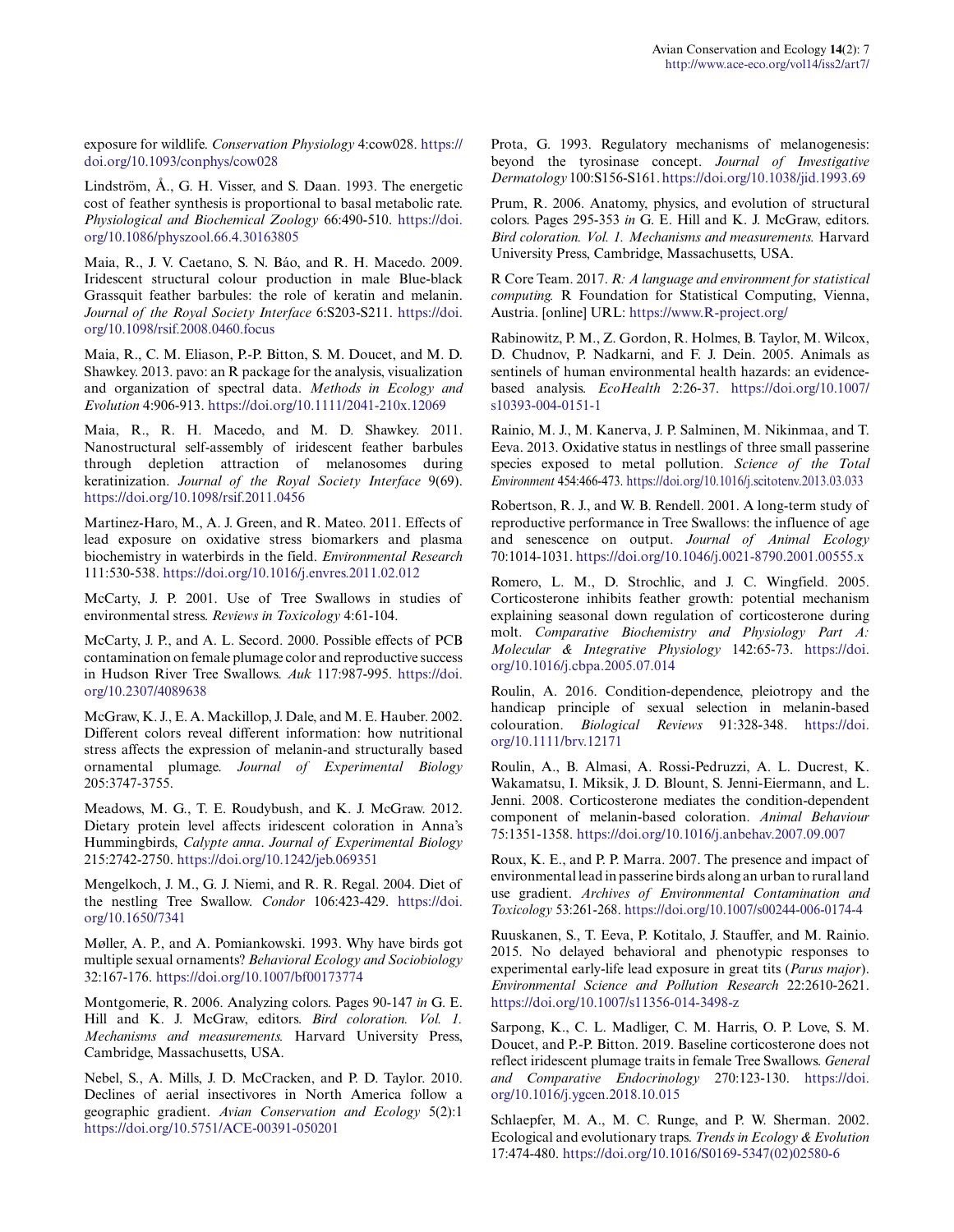Schultner, J., B. Moe, O. Chastel, S. Tartu, C. Bech, and A. S. Kitaysky. 2014. Corticosterone mediates carry-over effects between breeding and migration in the Kittiwake *Rissa tridactyla*. *Marine Ecology Progress Series* 496:125-133. [https://doi.](https://doi.org/10.3354/meps10603) [org/10.3354/meps10603](https://doi.org/10.3354/meps10603)

Shawkey, M. D., A. M. Estes, L. M. Siefferman, and, G. E. Hill. 2003. Nanostructure predicts intraspecific variation in ultraviolet-blue plumage colour. *Proceedings of the Royal Society of London B: Biological Sciences* 270:1455-1460. [https://doi.](https://doi.org/10.1098/rspb.2003.2390) [org/10.1098/rspb.2003.2390](https://doi.org/10.1098/rspb.2003.2390)

Shawkey, M. D., S. R. Pillai, G. E. Hill, L. M. Siefferman, and S. R. Roberts. 2007. Bacteria as an agent for change in structural plumage color: correlational and experimental evidence. *American Naturalist* 169:S112-S121.<https://doi.org/10.1086/510100>

Shutler, D., and R. G. Clark. 2003. Causes and consequences of Tree Swallow (*Tachycineta bicolor*) dispersal in Saskatchewan. *Auk* 120:619-631. [https://doi.org/10.1642/0004-8038\(2003\)120](https://doi.org/10.1642/0004-8038(2003)120[0619:CACOTS]2.0.CO;2) [\[0619:CACOTS\]2.0.CO;2](https://doi.org/10.1642/0004-8038(2003)120[0619:CACOTS]2.0.CO;2) 

Shutler, D., D. J. T. Hussell, D. R. Norris, D. W. Winkler, R. J. Robertson, F. Bonier, W. B. Rendell, M. Bélisle, R. G. Clark, R. D. Dawson, N. T. Wheelwright, M. P. Lombardo, P. A. Thorpe, M. A. Truan, R. Walsh, M. L. Leonard, A. G. Horn, C. M. Vleck, D. Vleck, A. P. Rose, L. A. Whittingham, P. O. Dunn, K. A. Hobson and M. T. Stanback. 2012. Spatiotemporal patterns in nest box occupancy by Tree Swallows across North America. *Avian Conservation and Ecology* 7(1):3. [https://doi.org/10.5751/](https://doi.org/10.5751/ACE-00517-070103) [ACE-00517-070103](https://doi.org/10.5751/ACE-00517-070103) 

Siefferman, L., and G. E. Hill. 2005. Male Eastern Bluebirds trade future ornamentation for current reproductive investment. *Biology Letters* 1:208-211. <https://doi.org/10.1098/rsbl.2004.0274>

Slominski, A., D. J. Tobin, S. Shibahara, and J. Wortsman. 2004. Melanin pigmentation in mammalian skin and its hormonal regulation. *Physiological Reviews* 84:1155-1228. [https://doi.](https://doi.org/10.1152/physrev.00044.2003) [org/10.1152/physrev.00044.2003](https://doi.org/10.1152/physrev.00044.2003) 

Smits, J. E. G., and K. J. Fernie. 2013. Avian wildlife as sentinels of ecosystem health. *Comparative Immunology, Microbiology and Infectious Diseases* 36:333-342. [https://doi.org/10.1016/j.](https://doi.org/10.1016/j.cimid.2012.11.007) [cimid.2012.11.007](https://doi.org/10.1016/j.cimid.2012.11.007)

Snoeijs, T., T. Dauwe, R. Pinxten, F. Vandesande, and M. Eens. 2004. Heavy metal exposure affects the humoral immune response in a free-living small songbird, the Great Tit (*Parus major*). *Archives of Environmental Contamination and Toxicology* 46:399-404.<https://doi.org/10.1007/s00244-003-2195-6>

Stutchbury, B. J., and S. Rohwer. 1990. Molt patterns in the Tree Swallow (*Tachycineta bicolor*). *Canadian Journal of Zoology* 68:1468-1472.<https://doi.org/10.1139/z90-217>

Valko, M., H. Morris, and M. T. Cronin. 2005. Metals, toxicity and oxidative stress. *Current Medicinal Chemistry* 12:1161-1208. <https://doi.org/10.2174/0929867053764635>

Van Wijk, S., M. Bélisle, D. Garant and F. Pelletier. 2016. A reliable technique to quantify the individual variability of iridescent coloration in birds. *Journal of Avian Biology* 47:227-234.<https://doi.org/10.1111/jav.00750>

Vasseur, P., and C. Cossu-Leguille. 2006. Linking molecular interactions to consequent effects of persistent organic pollutants (POPs) upon populations. *Chemosphere* 62:1033-1042. [https://](https://doi.org/10.1016/j.chemosphere.2005.05.043) [doi.org/10.1016/j.chemosphere.2005.05.043](https://doi.org/10.1016/j.chemosphere.2005.05.043)

Verhulst, S., and J.-Å Nilsson. 2007. The timing of birds' breeding seasons: a review of experiments that manipulated timing of breeding. *Philosophical Transactions of the Royal Society of London B: Biological Sciences* 363:399-410. [https://doi.](https://doi.org/10.1098/rstb.2007.2146) [org/10.1098/rstb.2007.2146](https://doi.org/10.1098/rstb.2007.2146)

Wei, B., and L. Yang. 2010. A review of heavy metal contaminations in urban soils, urban road dusts and agricultural soils from China. *Microchemical Journal* 94:99-107. [https://doi.](https://doi.org/10.1016/j.microc.2009.09.014) [org/10.1016/j.microc.2009.09.014](https://doi.org/10.1016/j.microc.2009.09.014) 

White, A. E., and D. A. Cristol. 2014. Plumage coloration in Belted Kingfishers (*Megaceryle alcyon*) at a mercurycontaminated river. *Waterbirds* 37:144-152. [https://doi.](https://doi.org/10.1675/063.037.0203) [org/10.1675/063.037.0203](https://doi.org/10.1675/063.037.0203)

Whittingham, L. A., and P. O. Dunn. 2016. Experimental evidence that brighter males sire more extra-pair young in Tree Swallows. *Molecular Ecology* 25:3706-3715. [https://doi.org/10.1111/](https://doi.org/10.1111/mec.13665) [mec.13665](https://doi.org/10.1111/mec.13665)

Wightwick, A. M., M. R. Mollah, D. L. Partington, and G. Allinson. 2008. Copper fungicide residues in Australian vineyard soils. *Journal of Agricultural and Food Chemistry* 56:2457-2464. <https://doi.org/10.1021/jf0727950>

Winkler, D. W., K. K. Hallinger, D. R. Ardia, R. J. Robertson, B. J. Stutchbury, and R. R. Cohen. 2011. Tree Swallow (*Tachycineta bicolor*), version 2.0. *In* A. F. Poole, editor. *The birds of North America online.* Cornell Lab of Ornithology, Ithaca, New York, USA.<https://doi.org/10.2173/bna.11>

Winkler, D. W., P. H. Wrege, P. E. Allen, T. L. Kast, P. Senesac, M. F. Wasson, P. E. Llambías, V. Ferretti, and P. J. Sullivan. 2004. Breeding dispersal and philopatry in the Tree Swallow. *Condor* 106:768-776. <https://doi.org/10.1650/7634>

Xiao, M., A. Dhinojwala, and M. C. Shawkey. 2014. Nanostructural basis of rainbow-like iridescence in Common Bronzewing *Phaps chalcoptera* feathers. *Optics Express* 22:14625-14636.<https://doi.org/10.1364/OE.22.014625>

Editor-in-Chief: Ryan Norris Subject Editor: Dave Shutler



Sponsored by the Society of Canadian Ornithologists and Bird Studies Canada Parrainée par la Société des ornithologistes du Canada et Études d'oiseaux Canada



BIRD STUDIES CANADA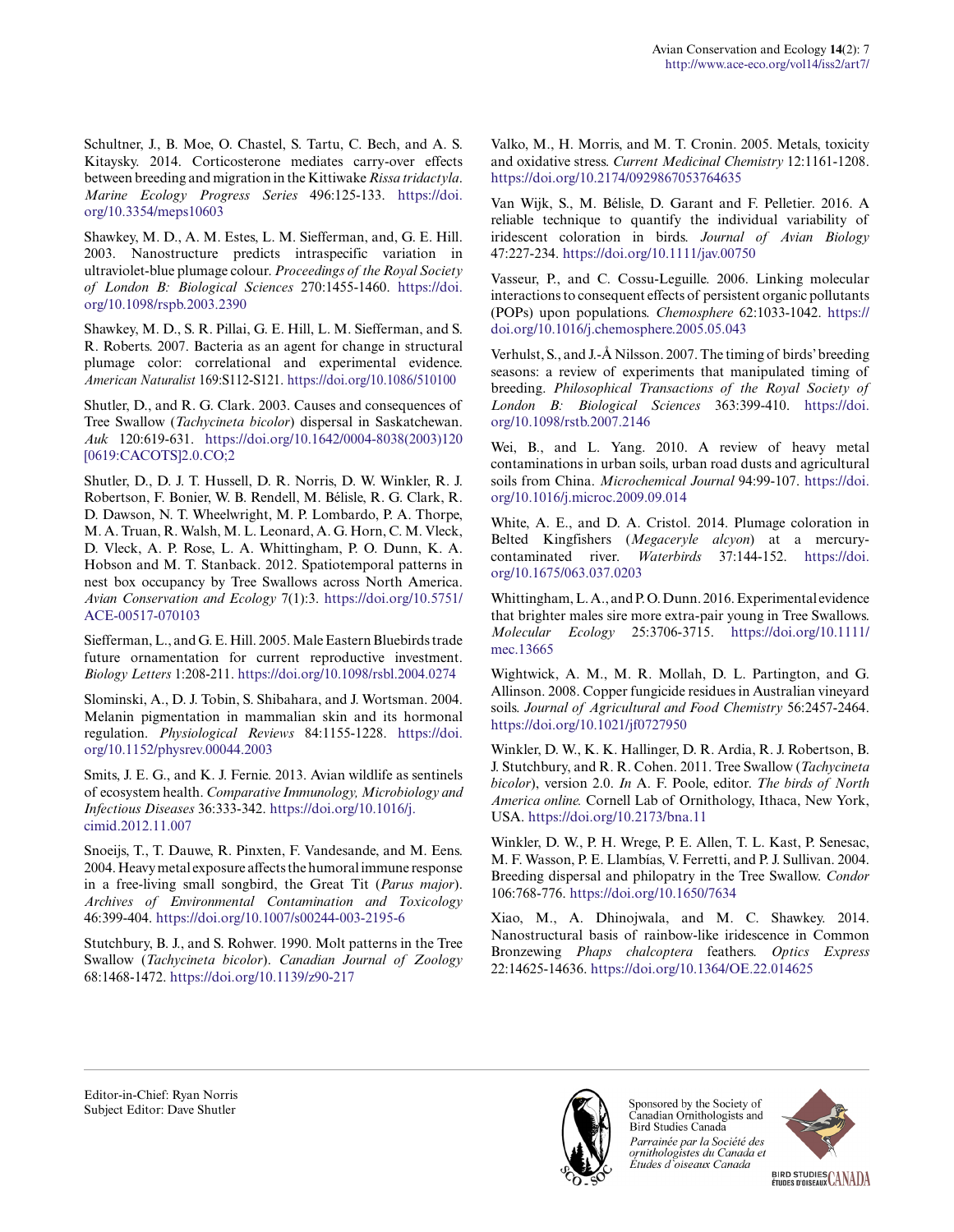**Appendix 1 -** Candidate linear models of adult plumage color, oxidative stress and reproductive success in relation to concentrations of metals in feces of chicks of Tree Swallows.

## **Table A1.1**

Candidate linear models of adult plumage hue in relation to fecal metals of Tree Swallow chicks.

| Predictors                            | logL      | AICc  | $\triangle AICc$ | W1    |
|---------------------------------------|-----------|-------|------------------|-------|
| $PC2_{MET} + Sex$                     | $-204.13$ | 417.2 | 0.00             | 0.241 |
| PC <sub>2</sub> met                   | $-205.51$ | 417.6 | 0.38             | 0.199 |
| Sex                                   | $-205.97$ | 418.5 | 1.30             | 0.125 |
| $PC1_{\text{MET}} + PC2_{\text{MET}}$ | $-205.14$ | 419.2 | 2.02             | 0.088 |
| $PC2MET * Sex$                        | $-203.98$ | 419.4 | 2.18             | 0.081 |
| $PC1MET * Sex + PC2MET$               | $-202.96$ | 419.9 | 2.74             | 0.061 |
| Intercept only                        | $-207.89$ | 420.0 | 2.87             | 0.057 |
| $PC1_{MET} + Sex$                     | $-205.90$ | 420.7 | 3.53             | 0.041 |
| $PC1MET * Sex$                        | $-204.72$ | 420.8 | 3.67             | 0.038 |
| $PC2MET * Sex + PC1MET$               | $-203.75$ | 421.5 | 4.32             | 0.028 |
| PC1 <sub>MET</sub>                    | $-207.68$ | 421.9 | 4.71             | 0.023 |
| $PC1MET * Sex + PC2MET * Sex$         | $-202.85$ | 422.4 | 5.26             | 0.017 |

logL, log-likelihood; AICc, size-corrected Akaike information criterion; ΔAICc, difference in AICc value with highest supported model;  $w_i$ , Akaike weight.

#### **Table A1.2**

Candidate linear models of adult plumage saturation in relation to fecal metals of Tree Swallow chicks.

| Predictors                    | logL      | AICc  | $\triangle AICc$ | W1    |
|-------------------------------|-----------|-------|------------------|-------|
| Intercept only                | $-165.39$ | 335.1 | 0.00             | 0.309 |
| $PC1_{MET}$                   | $-164.86$ | 336.3 | 1.21             | 0.169 |
| $PC2_{MET}$                   | $-165.05$ | 336.6 | 1.58             | 0.140 |
| Sex.                          | $-165.26$ | 337.0 | 1.99             | 0.114 |
| $PC1_{MET} + PC2_{MET}$       | $-164.57$ | 338.0 | 3.00             | 0.069 |
| $PC1_{MET} + Sex$             | $-164.62$ | 338.1 | 3.10             | 0.066 |
| $PC2_{MET} + Sex$             | $-164.97$ | 338.9 | 3.81             | 0.046 |
| $PC1MET * Sex$                | $-163.89$ | 339.2 | 4.12             | 0.039 |
| $PC2MET * Sex$                | $-164.45$ | 340.3 | 5.25             | 0.022 |
| $PC1MET * Sex + PC2MET$       | $-163.74$ | 341.5 | 6.43             | 0.012 |
| $PC2MET * Sex + PC1MET$       | $-163.99$ | 342.0 | 6.95             | 0.010 |
| $PC1MET * Sex + PC2MET * Sex$ | $-163.44$ | 343.6 | 8.56             | 0.004 |

logL, log-likelihood; AICc, size-corrected Akaike information criterion; ΔAICc, difference in AICc value with highest supported model;  $w_i$ , Akaike weight.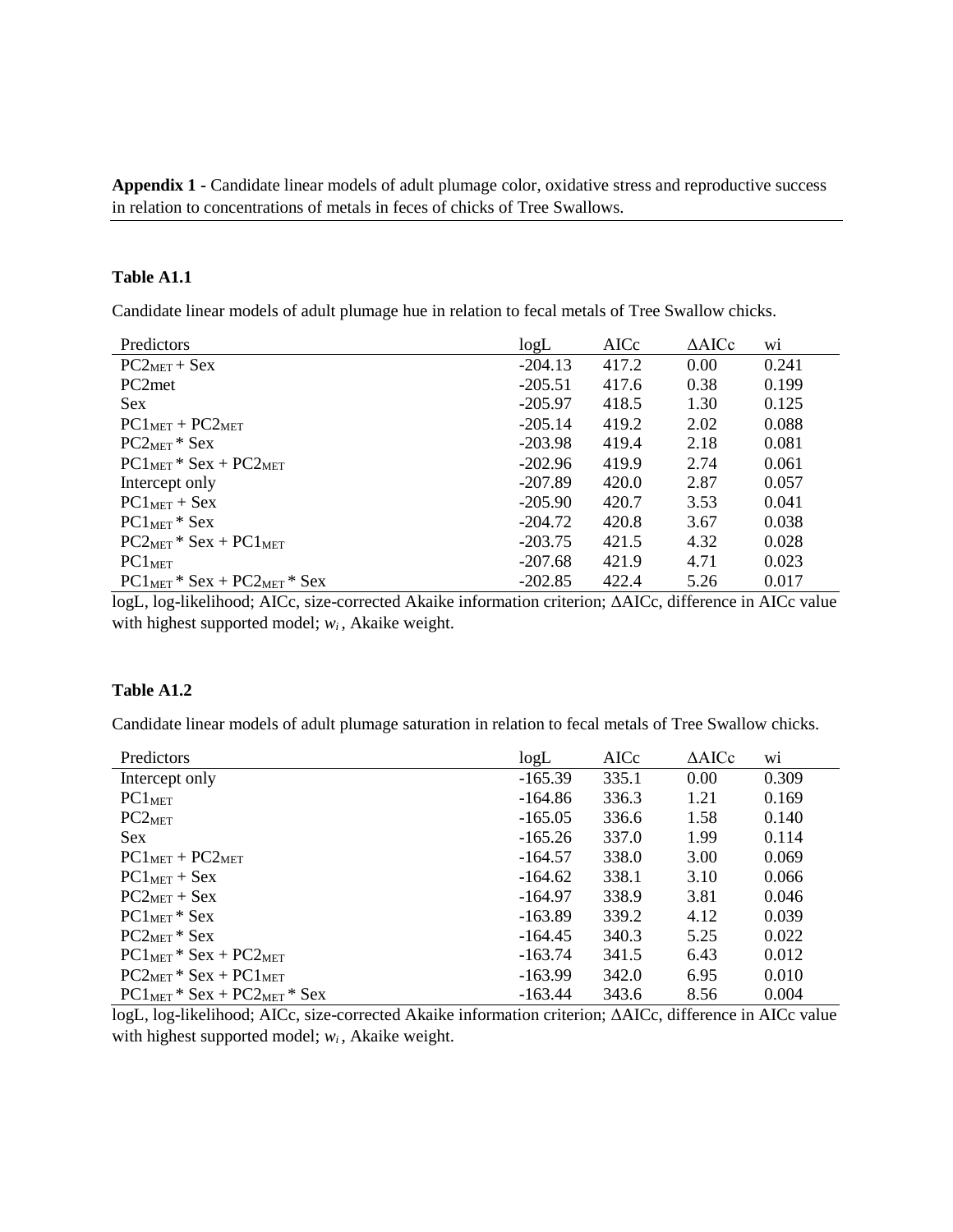## **Table A1.3**

Candidate linear models of adult plumage brightness in relation to fecal metals of Tree Swallow chicks.

| Predictors                            | logL      | AICc  | $\triangle AICc$ | W1    |
|---------------------------------------|-----------|-------|------------------|-------|
| $PC2_{MET}$                           | $-145.99$ | 298.5 | 0.00             | 0.350 |
| $PC2_{MET} + Sex$                     | -144.94   | 298.8 | 0.27             | 0.306 |
| $PC1_{\text{MET}} + PC2_{\text{MET}}$ | $-145.96$ | 300.8 | 2.32             | 0.110 |
| $PC2MET * Sex$                        | $-144.77$ | 300.9 | 2.43             | 0.104 |
| $PC1MET * Sex + PC2MET$               | $-143.79$ | 301.6 | 3.08             | 0.075 |
| $PC2MET * Sex + PC1MET$               | $-144.68$ | 303.4 | 4.86             | 0.031 |
| $PC1MET * Sex + PC2MET * Sex$         | $-143.54$ | 303.8 | 5.31             | 0.025 |
| Intercept only                        | $-158.18$ | 320.6 | 22.11            | 0.000 |
| Sex                                   | $-158.13$ | 322.8 | 24.29            | 0.000 |
| PC1 <sub>MET</sub>                    | $-158.17$ | 322.9 | 24.36            | 0.000 |
| $PC1_{MET} + Sex$                     | $-158.13$ | 325.2 | 26.65            | 0.000 |
| $PC1MET * Sex$                        | $-156.97$ | 325.3 | 26.84            | 0.000 |

logL, log-likelihood; AICc, size-corrected Akaike information criterion; ΔAICc, difference in AICc value with highest supported model;  $w_i$ , Akaike weight.

# **Table A1.4**

Candidate linear models of oxidative stress of adult males, ASY females and SY females in relation to fecal metals of Tree Swallow chicks.

| Predictors                            | logL  | AICc    | $\triangle$ AICc | W <sub>1</sub> |
|---------------------------------------|-------|---------|------------------|----------------|
| Males                                 |       |         |                  |                |
| <b>LDATE</b>                          | 25.54 | $-44.0$ | 0.00             | 0.35           |
| Intercept only                        | 23.90 | $-43.3$ | 0.73             | 0.24           |
| $PC1MET + LDATE$                      | 25.83 | $-41.0$ | 2.19             | 0.12           |
| PC1 <sub>MET</sub>                    | 24.33 | $-41.6$ | 2.41             | 0.10           |
| $PC2MET + LDATE$                      | 25.56 | $-41.3$ | 2.74             | 0.09           |
| $PC2_{MET}$                           | 23.95 | $-40.9$ | 3.17             | 0.07           |
| $PC1_{\text{MET}} + PC2_{\text{MET}}$ | 24.38 | $-38.9$ | 5.10             | 0.03           |
| <b>ASY Females</b>                    |       |         |                  |                |
| PC2 <sub>MET</sub>                    | 9.77  | $-11.8$ | 0.00             | 0.45           |
| $PC2MET + LDATE$                      | 11.30 | $-11.5$ | 0.30             | 0.39           |
| $PC1_{MET} + PC2_{MET}$               | 9.78  | $-8.5$  | 3.34             | 0.08           |
| <b>LDATE</b>                          | 7.63  | $-7.5$  | 4.28             | 0.05           |
| Intercept only                        | 4.74  | $-4.7$  | 7.14             | 0.01           |
| $PC1MET + LDATE$                      | 7.65  | $-4.2$  | 7.59             | 0.01           |
| PC1 <sub>MET</sub>                    | 4.99  | $-2.3$  | 9.55             | 0.00           |
| SY females                            |       |         |                  |                |
| <b>LDATE</b>                          | 8.37  | $-8.1$  | 0.00             | 0.39           |
| Intercept only                        | 6.09  | $-7.0$  | 1.09             | 0.23           |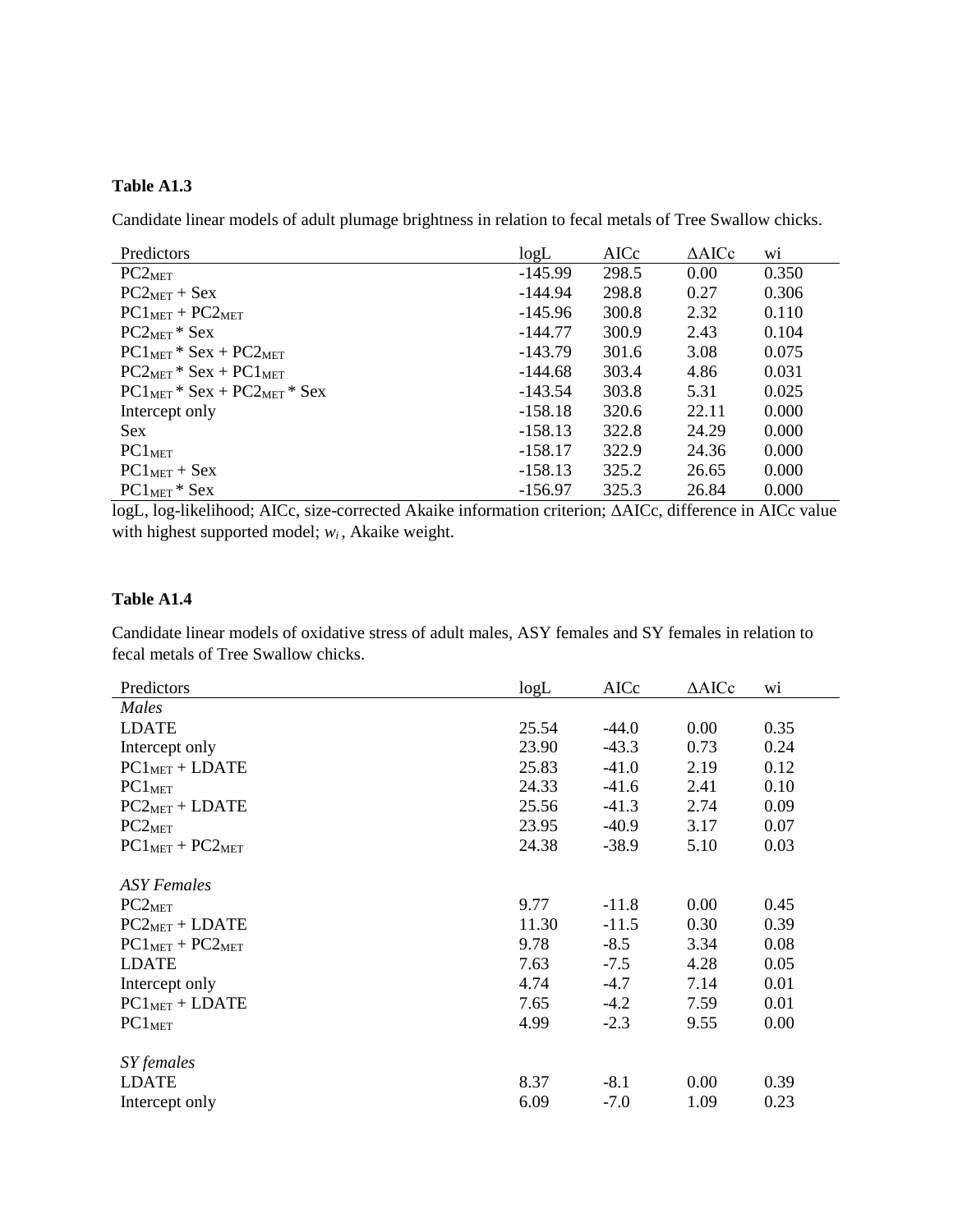| PC1 <sub>MET</sub>      | 7.40 | $-6.1$ | 1.93 | 0.15 |
|-------------------------|------|--------|------|------|
| $PC1_{MET} + LDATE$     | 9.03 | $-5.1$ | 3.01 | 0.09 |
| $PC2_{MET} + LDATE$     | 8.76 | $-4.5$ | 3.55 | 0.07 |
| $PC2_{MET}$             | 6.11 | $-3.6$ | 4.52 | 0.04 |
| $PC1_{MET} + PC2_{MET}$ | 8.07 | $-3.2$ | 4.92 | 0.03 |

logL, log-likelihood; AICc, size-corrected Akaike information criterion; ΔAICc, difference in AICc value with highest supported model;  $w_i$ , Akaike weight; LDATE, laying date.

# **Table A1.5**

Candidate linear models of number of young fledged in relation to fecal metals of Tree Swallow chicks.

| Predictors                                             | logL     | AICc  | $\triangle$ AICc | W1   |
|--------------------------------------------------------|----------|-------|------------------|------|
| PC1 <sub>MET</sub>                                     | $-46.00$ | 98.9  | 0.00             | 0.33 |
| $PC1_{MET} + AGEf$                                     | -45.88   | 101.3 | 2.42             | 0.09 |
| $PC1_{\text{MET}} + PC2_{\text{MET}}$                  | $-45.98$ | 101.5 | 2.61             | 0.09 |
| $PC1MET + LDATE$                                       | $-46.00$ | 101.5 | 2.65             | 0.09 |
| AGEf                                                   | -47.39   | 101.7 | 2.78             | 0.08 |
| $PC2_{MET}$                                            | -47.42   | 101.7 | 2.85             | 0.08 |
| <b>LDATE</b>                                           | -47.42   | 101.7 | 2.85             | 0.08 |
| $PC2$ MET* AGEf                                        | $-45.75$ | 103.9 | 5.02             | 0.03 |
| $PC1$ MET $*$ AGEf                                     | $-45.82$ | 104.0 | 5.15             | 0.02 |
| $PC2_{MET} + AGEf$                                     | $-47.36$ | 104.3 | 5.37             | 0.02 |
| $LDATE + AGEf$                                         | -47.39   | 104.3 | 5.43             | 0.02 |
| $PC2MET + LDATE$                                       | $-47.42$ | 104.4 | 5.49             | 0.02 |
| $PC2MET * AGEf + PC1MET$                               | -44.93   | 105.4 | 6.46             | 0.01 |
| $PC2MET * AGEf + LDATE$                                | $-45.73$ | 107.0 | 8.08             | 0.00 |
| $PC1MET * AGEf + PC2MET$                               | $-45.74$ | 107.0 | 8.09             | 0.00 |
| $PC1MET * AGEf + LDATE$                                | -45.82   | 107.1 | 8.25             | 0.00 |
| $PC1MET * AGEf + PC2MET * AGEf$                        | -44.90   | 108.7 | 9.79             | 0.00 |
| $PC2MET * AGEf + PC1MET + LDATE$                       | -44.91   | 108.7 | 9.81             | 0.00 |
| $PC1_{\text{MET}}$ * AGEf + $PC2_{\text{MET}}$ + LDATE | $-45.73$ | 110.3 | 11.45            | 0.00 |
| $PC1_{MET}$ * AGEf + $PC2_{MET}$ * AGEf + LDATE        | -44.90   | 112.3 | 13.45            | 0.00 |

logL, log-likelihood; AICc, size-corrected Akaike information criterion; ΔAICc, difference in AICc value with highest supported model;  $w_i$ , Akaike weight; LDATE, laying date; AGEf, age of the female.